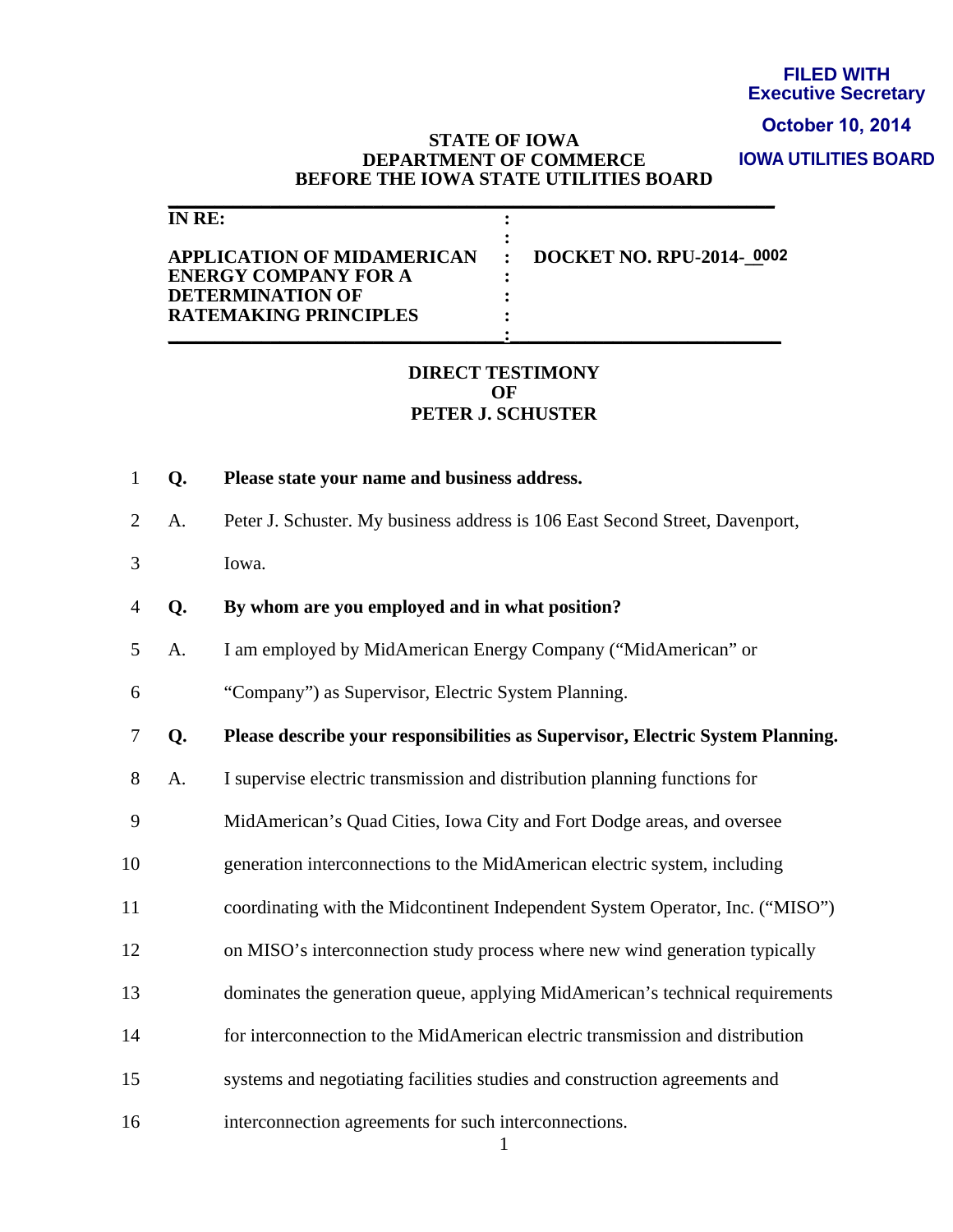# 1 **Q. Please describe your education and business experience.**

| $\overline{2}$ | A. | I received a Bachelor of Science degree in Electrical Engineering in 1993 from    |
|----------------|----|-----------------------------------------------------------------------------------|
| 3              |    | Iowa State University. I began my employment with MidAmerican in 1996 as an       |
| 4              |    | Engineer in the Distribution Planning Department. In 1997, the department was     |
| 5              |    | reorganized as the Transmission and Distribution Planning Department. In 2000, I  |
| 6              |    | moved to the Electric Reliability Department. I was promoted to Senior Engineer   |
| 7              |    | in 2005. In 2006, I rejoined the Electric System Planning Department. My          |
| 8              |    | primary duties as an Engineer and Senior Engineer in the planning departments     |
| 9              |    | were to conduct short-term and long-term planning for the transmission and        |
| 10             |    | distribution systems in the Waterloo, Fort Dodge, Iowa City, Quad Cities, and/or  |
| 11             |    | Des Moines areas. My primary duties as an Engineer and Senior Engineer in         |
| 12             |    | Electric Reliability Department were to develop and coordinate reliability        |
| 13             |    | improvement plans. In 2011, I was promoted to Supervisor, Electric System         |
| 14             |    | Planning.                                                                         |
| 15             | Q. | Do you belong to any professional associations?                                   |
| 16             | Α. | I am a member of the Institute of Electrical and Electronics Engineers ("IEEE").  |
|                |    | <b>PURPOSE OF TESTIMONY</b>                                                       |
| 17             | Q. | What is the purpose of your prepared direct testimony?                            |
| 18             | A. | The purpose of my testimony is to present the transmission information portion of |
| 19             |    | the Ratemaking Principles Application of MidAmerican Energy Company for the       |
| 20             |    | Wind IX Iowa Project ("Ratemaking Principles Application"). I will also sponsor   |
| 21             |    | Section 1.6, Transmission Information, and Section 4.3.2, Other System            |
| 22             |    | Reliability Considerations, of MidAmerican's Ratemaking Principles Application.   |

23 I will also explain the transmission system analyses that was/will be performed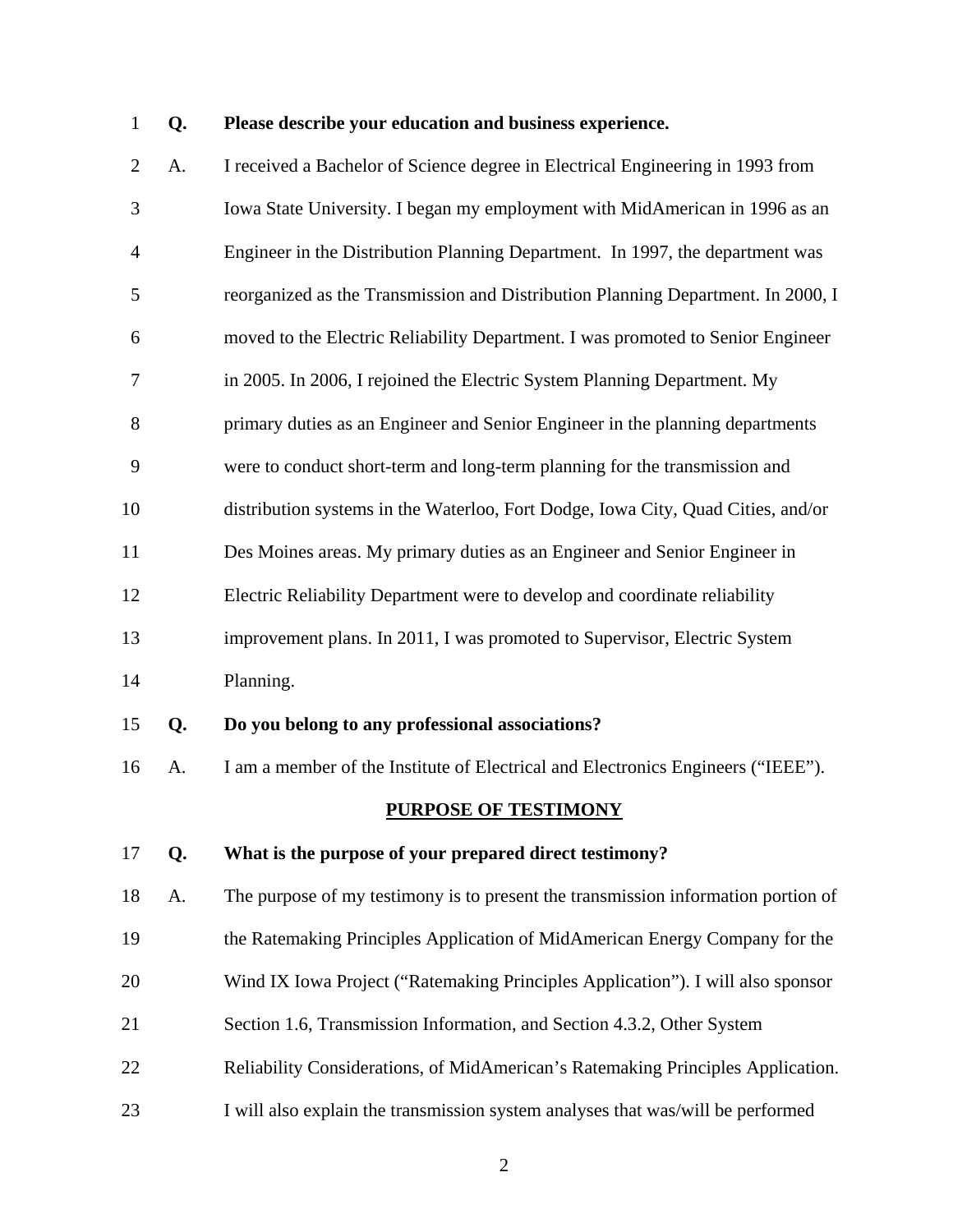| $\mathbf{1}$   |                | regarding the existing local and regional transmission systems' capabilities to |
|----------------|----------------|---------------------------------------------------------------------------------|
| $\overline{2}$ |                | reliably support the interconnection of Wind IX Iowa Project ("Wind IX" or      |
| 3              |                | "Project") capacity to be installed.                                            |
| 4              | Q.             | Please provide a list of documents referenced in your testimony that are        |
| 5              |                | available publicly and provide the location of those documents.                 |
| 6              | A <sub>1</sub> | The following publicly available documents referenced in my testimony are:      |
| 7              |                | 1. Midcontinent Independent System Operator, Inc ("MISO") Business Practice     |
| 8              |                | Module 15 – Generation Interconnection (BPM 015 - Generation                    |
| 9              |                | Interconnection at:                                                             |
| 10             |                | https://www.misoenergy.org/Library/BusinessPracticesManuals/Pages/Busine        |
| 11             |                | ssPracticesManuals.aspx)                                                        |
| 12             |                | 2. MISO Tariff Attachment X Generator Interconnection Procedures ("GIP") at:    |
| 13             |                | https://www.misoenergy.org/Library/Tariff/Pages/Tariff.aspx                     |
| 14             |                | 3. MISO's interactive generation queue at:                                      |
| 15             |                | https://www.misoenergy.org/PLANNING/GENERATORINTERCONNECTI                      |
| 16             |                | ON/Pages/InterconnectionQueue.aspx                                              |
|                |                | <b>TRANSMISSION ANALYSES REQUIRED</b>                                           |

## **FOR THE WIND IX SITES**

17 **Q. Please summarize the procedures that will be used to determine the impacts** 

## 18 **of the Wind IX sites on the local and regional transmission systems.**

- 19 A. For each Wind IX site identified for development, transmission analyses are
- 20 performed to determine what transmission system additions/modifications, if any,
- 21 are required in order for that Wind IX site to meet the requirements of the Board.
- 22 As with the original Wind Power Project (310.5 MW Wind I), the Wind Power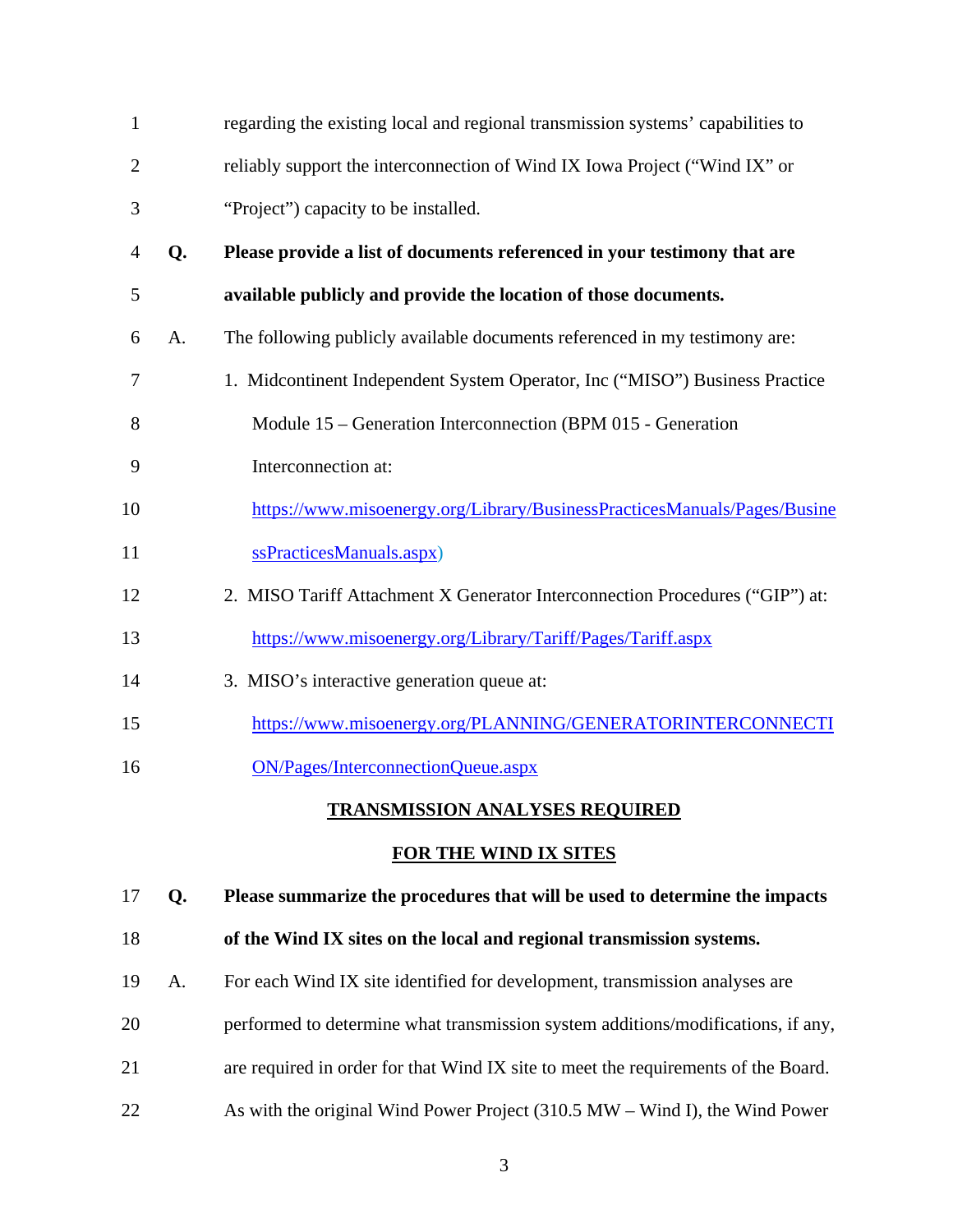| $\mathbf{1}$   |    | Expansion Project (50 MW – Wind II), the 2006-2007 Wind Power Expansion              |
|----------------|----|--------------------------------------------------------------------------------------|
| $\overline{2}$ |    | Project (222 MW – Wind III), the Wind IV Iowa Project (540.8 MW), the Wind           |
| 3              |    | V Iowa Project (108 MW), the Wind VI Iowa Project (52.5 MW), the Wind VII            |
| $\overline{4}$ |    | Iowa Project (1000.3 MW), the Wind VIII Iowa Project (1,050 MW), the Greater         |
| 5              |    | Des Moines Energy Center ("GDMEC") and the Council Bluffs Energy Center              |
| 6              |    | (now Walter Scott Energy Center) Unit 4 ("WSEC-4"), MidAmerican can assure           |
| $\tau$         |    | the Board that interconnection of the Wind IX sites with the local and regional      |
| 8              |    | transmission systems will be consistent with standard utility practices and will not |
| 9              |    | degrade the adequacy, reliability or operating flexibility of the existing           |
| 10             |    | transmission system from a local and regional perspective. The Wind IX sites will    |
| 11             |    | meet MISO interconnection requirements. MISO is the Transmission Provider for        |
| 12             |    | MidAmerican. MidAmerican will work with MISO, other MISO Transmission                |
| 13             |    | Owners, and non-MISO Transmission Owners, in MISO's generation                       |
| 14             |    | interconnection process to ensure that the Wind IX sites meet requirements of        |
| 15             |    | MISO, affected utilities, and MidAmerican.                                           |
| 16             | Q. | How can you be so sure that the Wind IX sites will meet the above-mentioned          |
| 17             |    | requirements?                                                                        |
| 18             | A. | The Wind IX project's interconnection requests must receive MISO approval            |
| 19             |    | before Wind IX sites can be interconnected. MISO is responsible for determining      |
| 20             |    | whether planned transmission system additions and generation additions meet          |
| 21             |    | MISO requirements and the reliability criteria of MISO Transmission Owners and       |
| 22             |    | other affected utilities. MISO requires and completes extensive studies to           |
| 23             |    | demonstrate that reliability criteria are met for the addition of each Project site, |
| 24             |    | and MISO does not tender or approve a generation interconnection unless the          |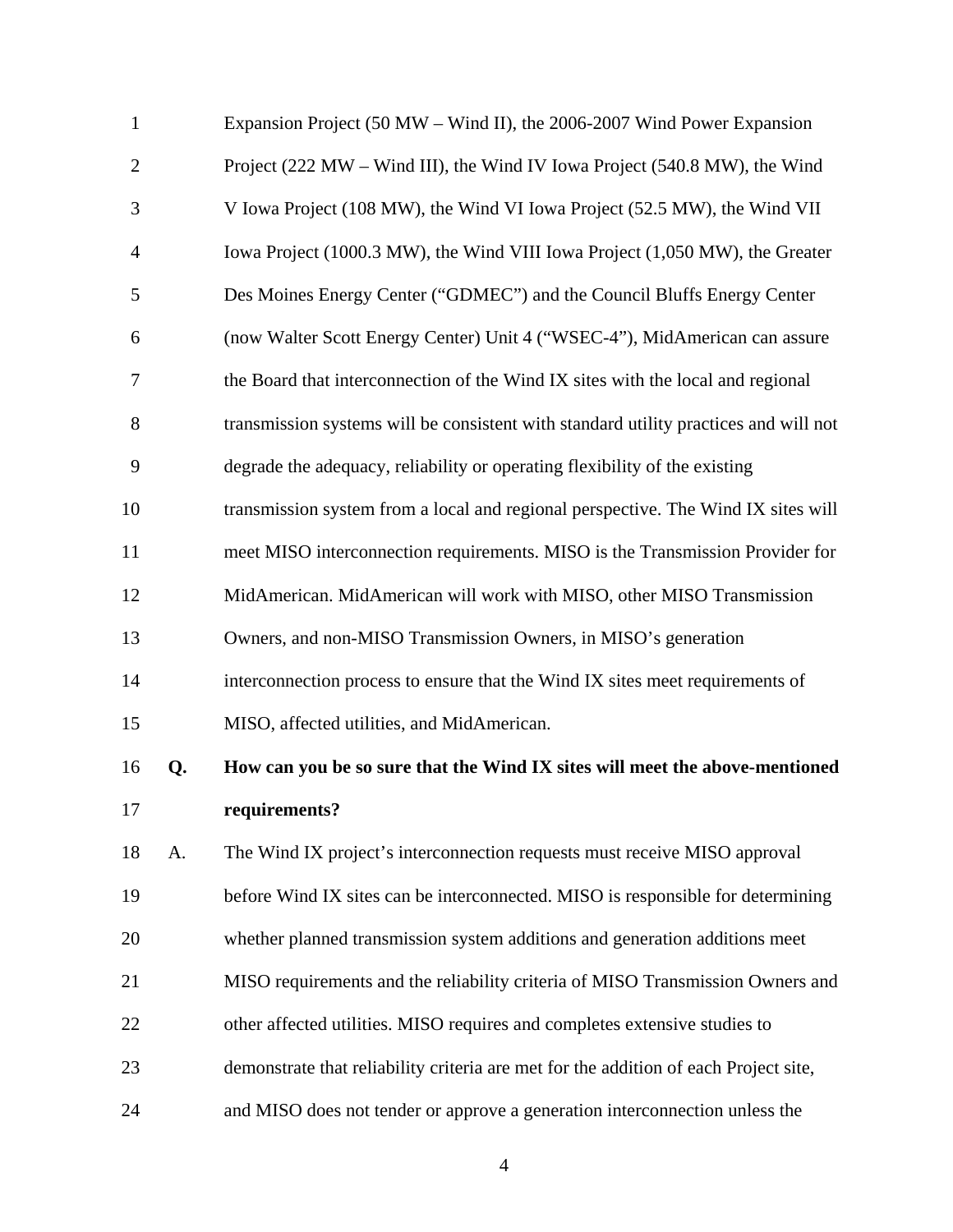| $\mathbf{1}$   |    | criteria are met. Also, MISO, as the independent Transmission Provider, ensures     |
|----------------|----|-------------------------------------------------------------------------------------|
| $\overline{2}$ |    | that such studies are done on a consistent basis regardless of the party requesting |
| 3              |    | the interconnection. Thus, it is a prerequisite to their development that the Wind  |
| $\overline{4}$ |    | IX sites meet the above-mentioned requirements. These procedures are described      |
| 5              |    | in greater detail below.                                                            |
| 6              | Q. | Please provide additional details concerning the transmission analyses to be        |
| 7              |    | performed.                                                                          |
| 8              | A. | MISO has administrative and technical requirements for new interconnections in      |
| 9              |    | its Business Practice Module 15 – Generation Interconnection ("BPM 15"), and in     |
| 10             |    | its Tariff Attachment X Generator Interconnection Procedures ("Tariff for GIP")     |
| 11             |    | documents. These standardized interconnection requirements detail the               |
| 12             |    | requirements to be met in achieving a generation interconnection with a MISO        |
| 13             |    | Transmission Owner. These documents are publicly available as referenced            |
| 14             |    | previously. The Wind IX sites have to comply with these requirements, which are     |
| 15             |    | consistent with standard utility practices.                                         |
| 16             |    | When considering new interconnections to the transmission system,                   |
| 17             |    | MISO's practice, MidAmerican's practice, and standard utility practice is to        |
| 18             |    | ensure continued transmission system adequacy, reliability, and operating           |
| 19             |    | flexibility by performing studies and requiring the upgrade of transmission         |
| 20             |    | facilities to achieve compliance with accepted national and regional reliability    |
| 21             |    | standards. An interconnection system impact study assessing system reliability for  |
| 22             |    | each Wind IX site's interconnection to the transmission system is required by       |
| 23             |    | MISO. For each Wind IX site, an interconnection system impact study, as             |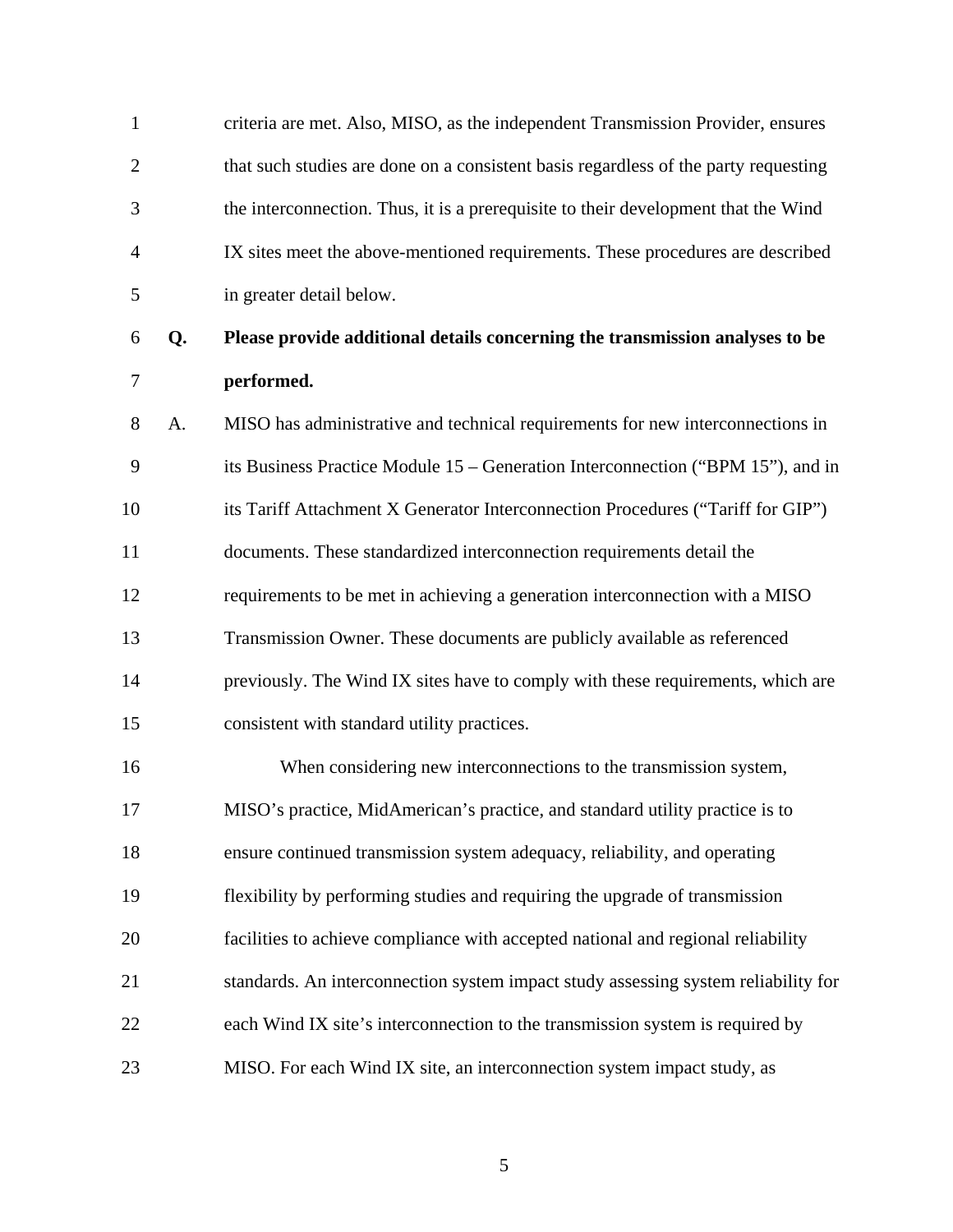| $\mathbf{1}$   | required by MISO, analyzes the site's steady-state impacts, <sup>1</sup> including impacts on |
|----------------|-----------------------------------------------------------------------------------------------|
| $\overline{2}$ | regional flowgates, the short-circuit impacts, $^{2}$ and the dynamic stability impacts of    |
| 3              | each Wind IX site. <sup>3</sup> MISO will allow the interconnection only if it can be shown   |
| $\overline{4}$ | that the interconnection will meet the reliability requirements. An ad hoc group of           |
| 5              | MISO Transmission Owners and affected non-MISO systems participate in the                     |
| 6              | review process of the MISO studies to ensure the reliability of their transmissions           |
| 7              | systems is not degraded.                                                                      |
| 8              | A requirement of MISO is that the generation must be able to deliver its                      |
| 9              | output to the transmission system for a range of system conditions within facility            |
| 10             | ratings. This ability to deliver generation to the transmission system is commonly            |
| 11             | referred to as "generation outlet capacity." In addition to demonstrating that                |
| 12             | "generating outlet capacity" is sufficient to deliver output from each Wind IX site           |
| 13             | to the transmission system, a study identifying any injection constraints was/will            |
| 14             | be completed. To the extent that a Project site is requesting Network Resource                |
| 15             | Interconnection Service ("NRIS") status under the MISO Tariff, a deliverability               |
| 16             | study would be performed by MISO. Short circuit studies are also performed to                 |

 $1$  The term "steady-state" refers to the system conditions that persist on the transmission system over a timeframe in which no sudden changes to the operating state of the system are made. Steady-state analyses typically involve simulating various operating conditions on the transmission system (i.e. load levels, generating patterns and status of transmission lines and transformers) to determine whether loading on transmission facilities is within facility loading limits and whether voltages are within acceptable bounds. Steady-state analyses do not include the system conditions that occur during the timeframe immediately following a system disturbance (such as a fault on a transmission line) during which generators are adjusting to the disturbance.

 $\overline{a}$ 

 $2$  The term "short-circuit" refers to assessing the available fault currents from all units connected to the transmission system during single-line to ground and three-phase faults at various locations on the system, with the intent of identifying if the available fault current exceeds the interrupting rating of the protective devices such as circuit breakers and circuit switchers.

 $3$  The term "dynamic stability" refers to the system conditions on the transmission system and on generators that occur during and shortly after a system disturbance occurs. Dynamic stability analyses typically involve performing a timedomain simulation over a time-period of between 5 seconds and 20 seconds. These analyses include a determination of generator response to system disturbances with the primary goal of determining whether generators maintain synchronism with each other following the disturbance and determining whether system voltages during the disturbance are within acceptable bounds.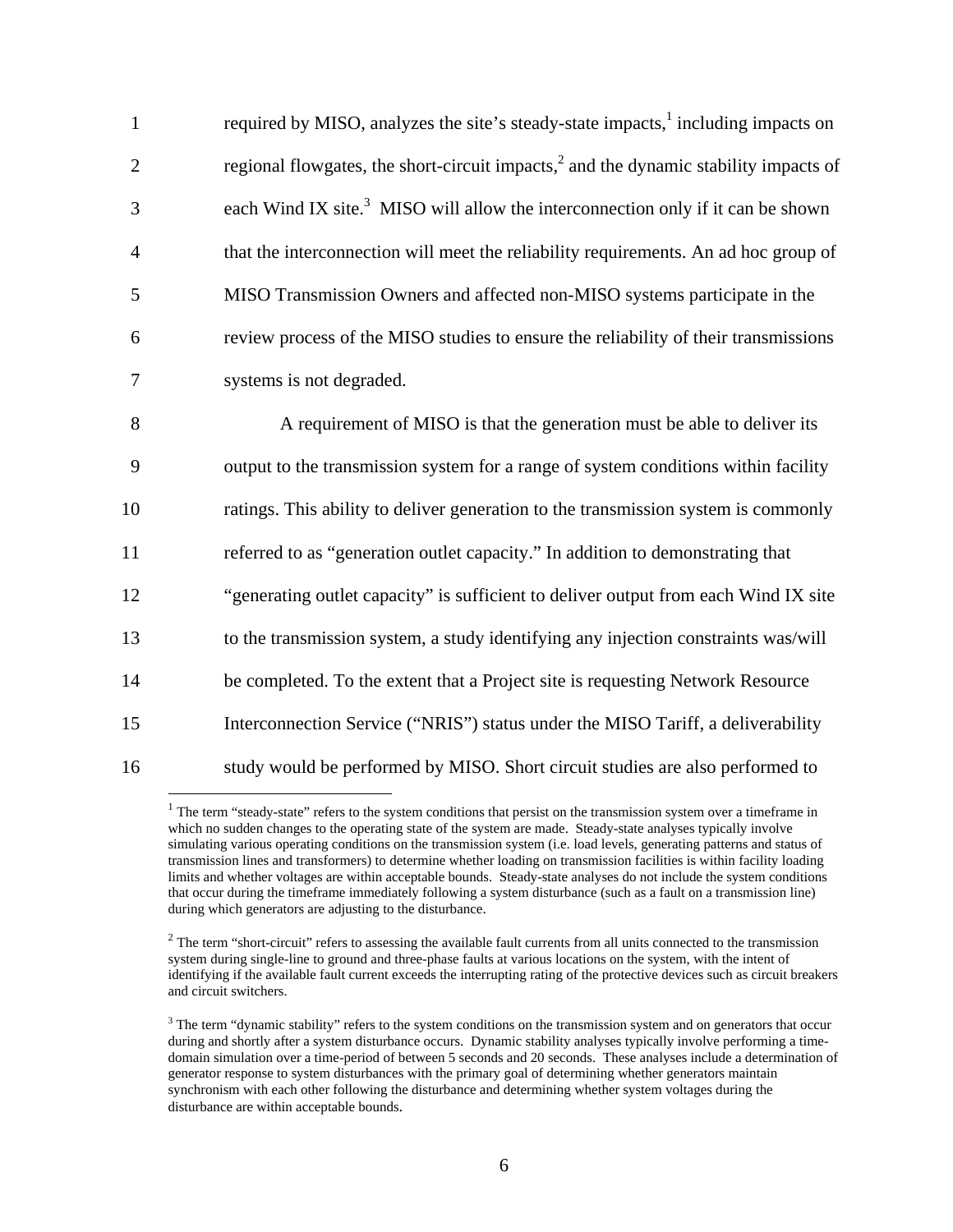1 verify whether the existing circuit breakers close to a Project site have sufficient 2 interrupting capability to handle the increased short circuit currents caused by a 3 Project site. These short circuit studies are typically completed by the local 4 Transmission Owner, who provides the study results to MISO. For the existing 5 facilities identified for upgrades or the new facilities identified to mitigate a 6 criteria violation (e.g., the rating of a transmission line is exceeded), Facilities 7 Studies are required to provide detailed reviews of the facilities upgrades and new 8 facilities.

9 MidAmerican working with MISO has/will ensure that each Wind IX site 10 satisfies the MISO requirements. The MISO studies are completed in coordination 11 with ad hoc study groups, including MidAmerican and other stakeholders. MISO 12 ad hoc study groups have included entities such as Ameren, Associated Electric 13 Cooperative, Central Iowa Power Cooperative, Commonwealth Edison, Corn Belt 14 Power Cooperative, Cedar Falls Utilities, ITC Midwest, Kansas City Power & 15 Light, Missouri River Energy Services, Muscatine Power and Water, Northwest 16 Iowa Power Cooperative, PJM, Nebraska Public Power District, Omaha Public 17 Power District, Southwest Power Pool and Western Area Power Administration. 18 The ad hoc group participates in reviewing and commenting on the study scope, 19 power system models, and preliminary results. If criteria violations are found, the 20 ad hoc group suggests alternatives to mitigate the issue, which may include a 21 scope, cost estimates, and new ratings for upgrades to existing facilities or new 22 facilities. The ad hoc group reviews and comments on the final results and final 23 draft report.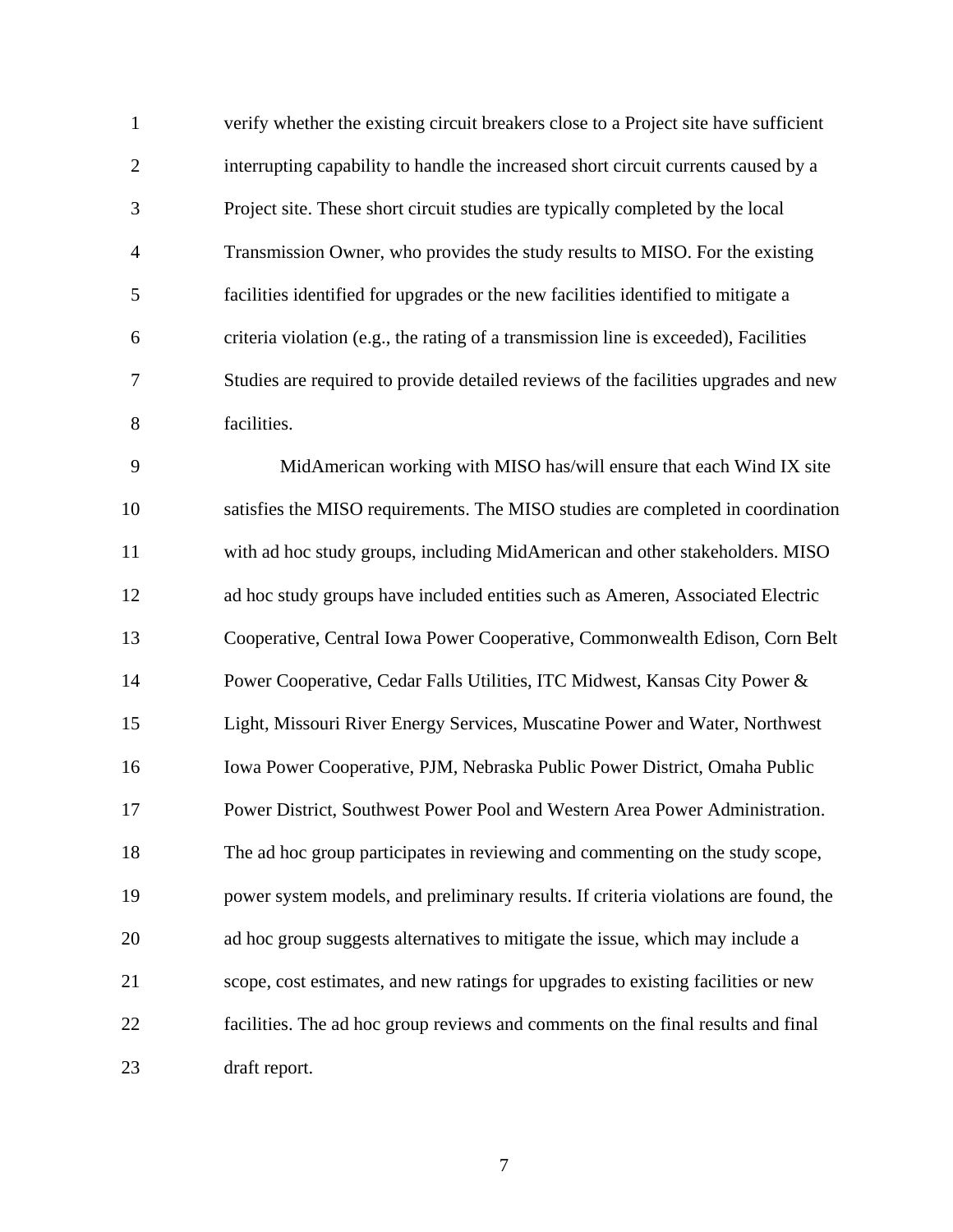1 MidAmerican, through its membership in MISO, has/will ensure that, with 2 the transmission system additions and modifications determined by the studies to 3 be required, the interconnection of each Wind IX site: (i) will be consistent with 4 standard utility practices; and (ii) will, therefore, not degrade the adequacy, 5 reliability or operating flexibility of the existing transmission system below 6 existing standards.

7 Through completion of these MISO studies with input from the ad hoc 8 group of stakeholders, the application of standard utility practice via MISO's 9 BPM 15 and Tariff for GIP and the ad hoc group member's local criteria, and the 10 adherence to the MISO process, MidAmerican has/will ensure that the proposed 11 interconnection will not degrade the adequacy, reliability, or operating flexibility 12 of the existing transmission system from a regional perspective. MidAmerican 13 makes these assurances for the following reasons. First, the interconnection 14 system impact studies for the various Wind IX sites must be completed to MISO's 15 satisfaction before the relevant site can be interconnected. MISO requires 16 extensive studies to demonstrate that reliability criteria are met with the addition 17 of any Project site and MISO will not allow an interconnection for a Project site 18 unless such a demonstration is made. Second, the role of MISO as the 19 independent Transmission Provider ensures that such studies are done on a 20 consistent basis, regardless of the party requesting the interconnection, and in a 21 manner that meets the reliability criteria.

22 **Q. Please describe the role of MISO in the completion of the transmission**  23 **analyses.**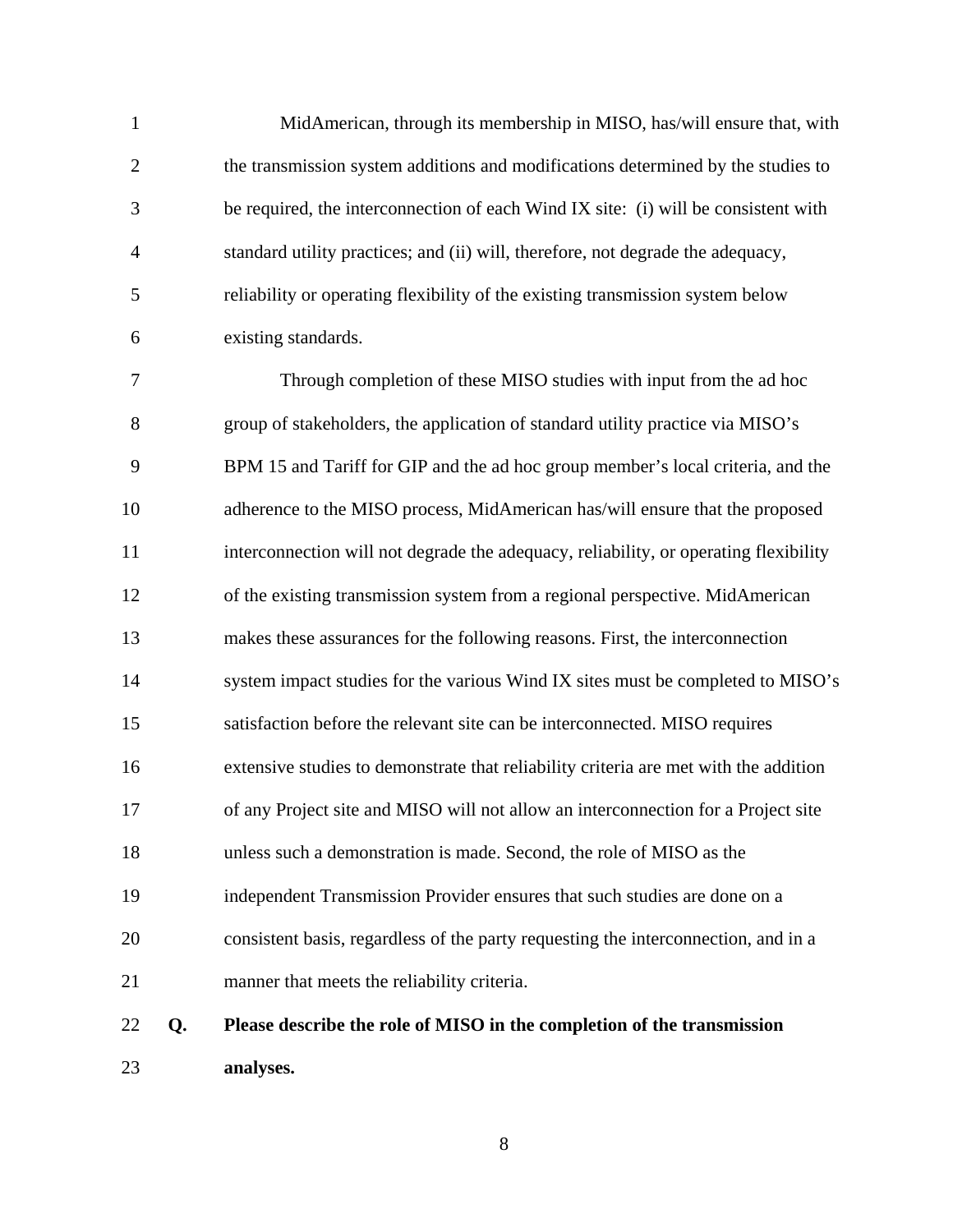| $\mathbf{1}$   | A. | I will first provide an overview of the relationship between MidAmerican and        |
|----------------|----|-------------------------------------------------------------------------------------|
| $\overline{2}$ |    | MISO. MidAmerican and MISO have entered into an agreement designating               |
| 3              |    | MidAmerican as a Transmission Owning Member of the MISO market and                  |
| $\overline{4}$ |    | assigning functional control of MidAmerican-owned transmission facilities to        |
| 5              |    | MISO. In accepting functional control of the MidAmerican transmission facilities,   |
| 6              |    | the responsibilities of MISO include evaluating and approving generation            |
| 7              |    | interconnections requests to these MidAmerican-owned transmission facilities. As    |
| 8              |    | a Transmission Owner in MISO, MidAmerican continues to own its transmission         |
| 9              |    | system and participates in the evaluation of the generation interconnections on its |
| 10             |    | transmission system and on the systems of other MISO Transmission Owners.           |
| 11             |    | MISO also evaluates and approves transmission service requests, administers an      |
| 12             |    | Open Access Same Time Information System ("OASIS") and participates with            |
| 13             |    | MidAmerican in the regional transmission planning process.                          |
| 14             |    | Specifically, with regard to generation interconnection system impact               |
| 15             |    | studies, MISO's BPM 15 and Tariff for GIP documents for generation                  |
| 16             |    | interconnection procedures provide the requirements for the study. The              |
| 17             |    | interconnection procedures provide the detailed coordination requirements,          |
| 18             |    | standards and study methods to be used by MISO in completing the generation         |
| 19             |    | interconnection studies, including the system impact study, required under the      |
| 20             |    | MISO generation interconnection agreement ("GIA"). A MISO GIA is a three-           |
| 21             |    | party agreement among MISO, the Transmission Owner, and the Interconnection         |
| 22             |    | Customer. Note that the procedures contain requirements relative to meeting the     |
| 23             |    | reliability criteria of NERC, MISO Transmission Owners including                    |
| 24             |    | MidAmerican, and Affected Systems. MidAmerican's own technical                      |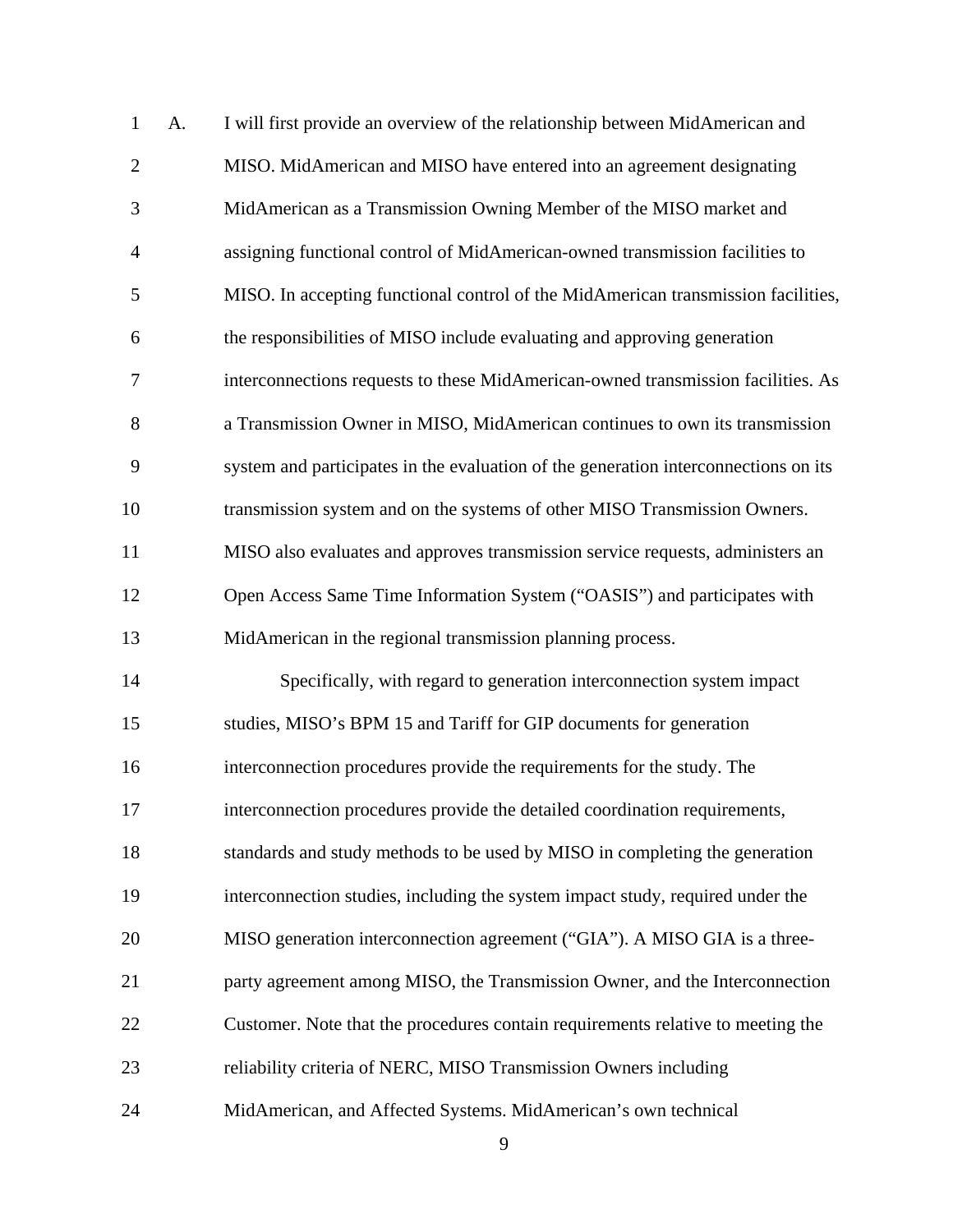1 requirements for interconnection contain references to these same procedures, but 2 also add detailed requirements concerning the construction of the interconnection 3 facilities as well as the ongoing operational requirements of the facility.

4 **Q. Please describe MidAmerican's role in the completion of the transmission**  5 **analyses, including the interconnection system impact study and the short**  6 **circuit study.** 

7 A. While MISO is functionally responsible for completing the transmission analyses, 8 MidAmerican's transmission function personnel are significantly involved in the 9 studies. Under the generation interconnection procedures, MISO forms an ad hoc 10 study group that includes MidAmerican for the interconnection system impact 11 study. The purpose of each ad hoc study group is to obtain the input and review of 12 MISO Transmission Owners including MidAmerican, Affected Systems, and 13 Interconnection Customers at each stage of the study. For the interconnection 14 system impact study, the respective ad hoc study group assists in developing the 15 scope of the study, provides contingency and performance criteria, provides input 16 into the selection of the study models, reviews the study models, provides 17 corrections to the study models, reviews initial results, provides any required 18 updates to facility ratings and model topology, validates potential issues, and 19 assists in developing plans to address the issues identified in the study including 20 providing preliminary cost estimates.

21 For short circuit studies, the Transmission Owner where the 22 interconnection is requested typically performs the short circuit study. If the 23 Transmission Owner is unable to complete the study, MISO will complete it. If 24 the interconnection request is on MidAmerican's transmission system,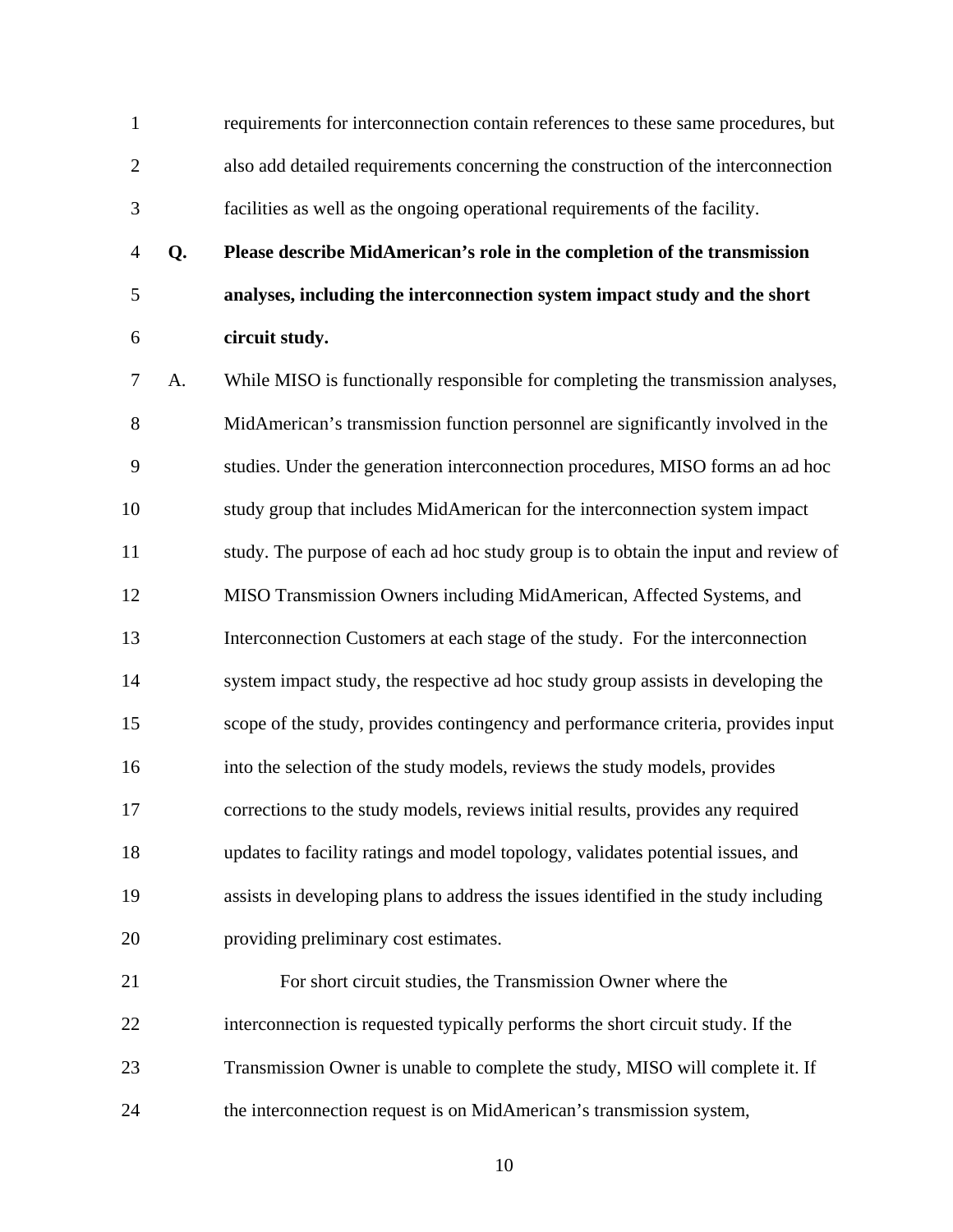1 MidAmerican will complete the short circuit study and provide the results to 2 MISO.

| 3     |    | The MISO generation interconnection procedures also provide that each                 |
|-------|----|---------------------------------------------------------------------------------------|
| 4     |    | Transmission Owner be responsible for completing any required Facilities Studies      |
| 5     |    | affecting their transmission facilities. A Facilities Study provides additional       |
| 6     |    | details concerning the facilities required to accommodate the interconnection of a    |
| 7     |    | generating facility and/or to address system thermal loading, voltage, short circuit, |
| $8\,$ |    | or stability issues identified in the interconnection system impact study or short    |
| 9     |    | circuit study. A Facilities Study provides a detailed description of the facility     |
| 10    |    | improvements (i.e., transmission system improvements), a cost estimate of the         |
| 11    |    | facilities and a schedule for completing the work. MISO generation                    |
| 12    |    | interconnection procedures include Facilities Study criteria.                         |
| 13    | Q. | Please describe the role of MidAmerican in effecting a generation                     |
|       |    |                                                                                       |
| 14    |    | interconnection.                                                                      |
| 15    | A. | For a generation interconnection on MidAmerican's system, MidAmerican is              |
| 16    |    | responsible for constructing the generation interconnection facilities required to    |
| 17    |    | accommodate the generation interconnection. MidAmerican is also responsible           |
| 18    |    | for constructing any required facility additions or modifications to the              |
| 19    |    | MidAmerican system required as a result of the interconnection system impact          |
| 20    |    | study and the generation interconnection agreement.                                   |
| 21    | Q. | Please summarize the required interconnection facilities and transmission             |
| 22    |    | system facilities required for the Wind IX sites.                                     |
| 23    | A. | Three wind turbines (7 MW) that are part of the planned Highland site, which was      |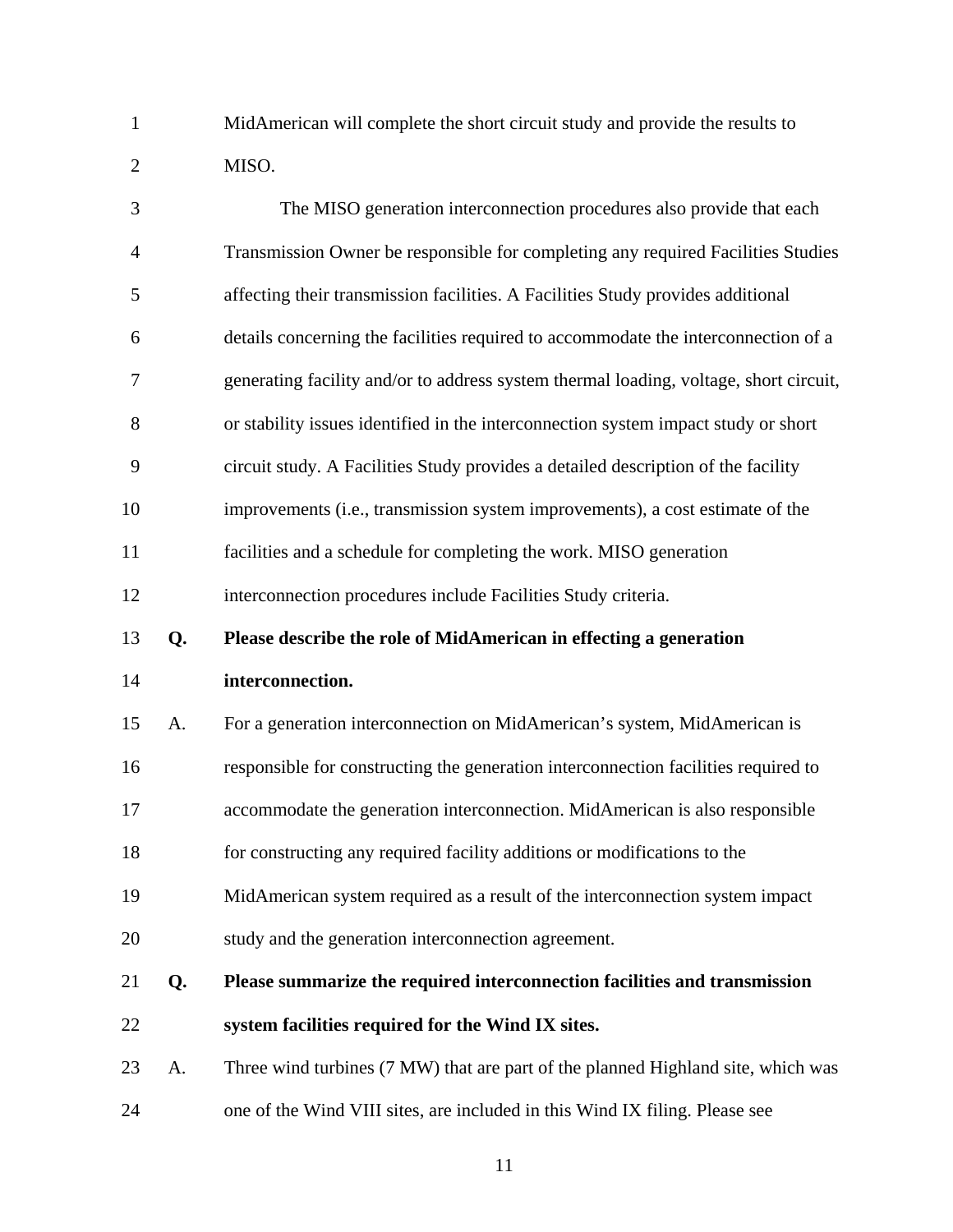| $\mathbf{1}$   | testimony of Adam Wright for details of the Highland site. Transmission studies       |
|----------------|---------------------------------------------------------------------------------------|
| $\overline{2}$ | enabling the interconnection of the Highland site are included as Schedule 1,         |
| 3              | which is public record, and as confidential Schedule 2 to my Schuster Exhibit __      |
| $\overline{4}$ | (PJS-1). The facilities required to interconnect the site are a new five-breaker ring |
| 5              | bus interconnection substation along with two short line taps off an existing line.   |
| 6              | Three terminals associated with connecting the wind farm's three step-up              |
| 7              | transformers are included at the new interconnection substation. Relaying             |
| 8              | upgrades/setting changes are also required at the remote ends of the existing line    |
| 9              | being tapped. The other site planned for Wind IX is a new site, and site details can  |
| 10             | be found in the confidential testimony of Adam Wright. The MISO transmission          |
| 11             | study for this site is not yet completed. New transmission facilities (e.g., the      |
| 12             | interconnection substation), which may be required to connect the new Wind IX         |
| 13             | site to the transmission system, and a number of the facilities (e.g., transformer    |
| 14             | additions/replacements), which may be required to reinforce the transmission          |
| 15             | system to accommodate the operation of the new Wind IX site, will likely be           |
| 16             | located on property owned by MidAmerican or another Transmission Owner in             |
| 17             | Iowa; therefore, no new easements will be required for these facilities. On the       |
| 18             | other hand, there may also be some facilities, which may be required to reinforce     |
| 19             | the transmission system to accommodate the operation of the new Wind IX site          |
| 20             | that will not be located on property owned by MidAmerican or another                  |
| 21             | Transmission Owner in Iowa or already under easement by the owner of the              |
| 22             | transmission facility. Specific routes for any new transmission system facilities, if |
| 23             | such facilities are needed, have yet to be selected. All easements required for such  |
| 24             | facilities will be obtained in accordance with Chapter 478 of the Code of Iowa,       |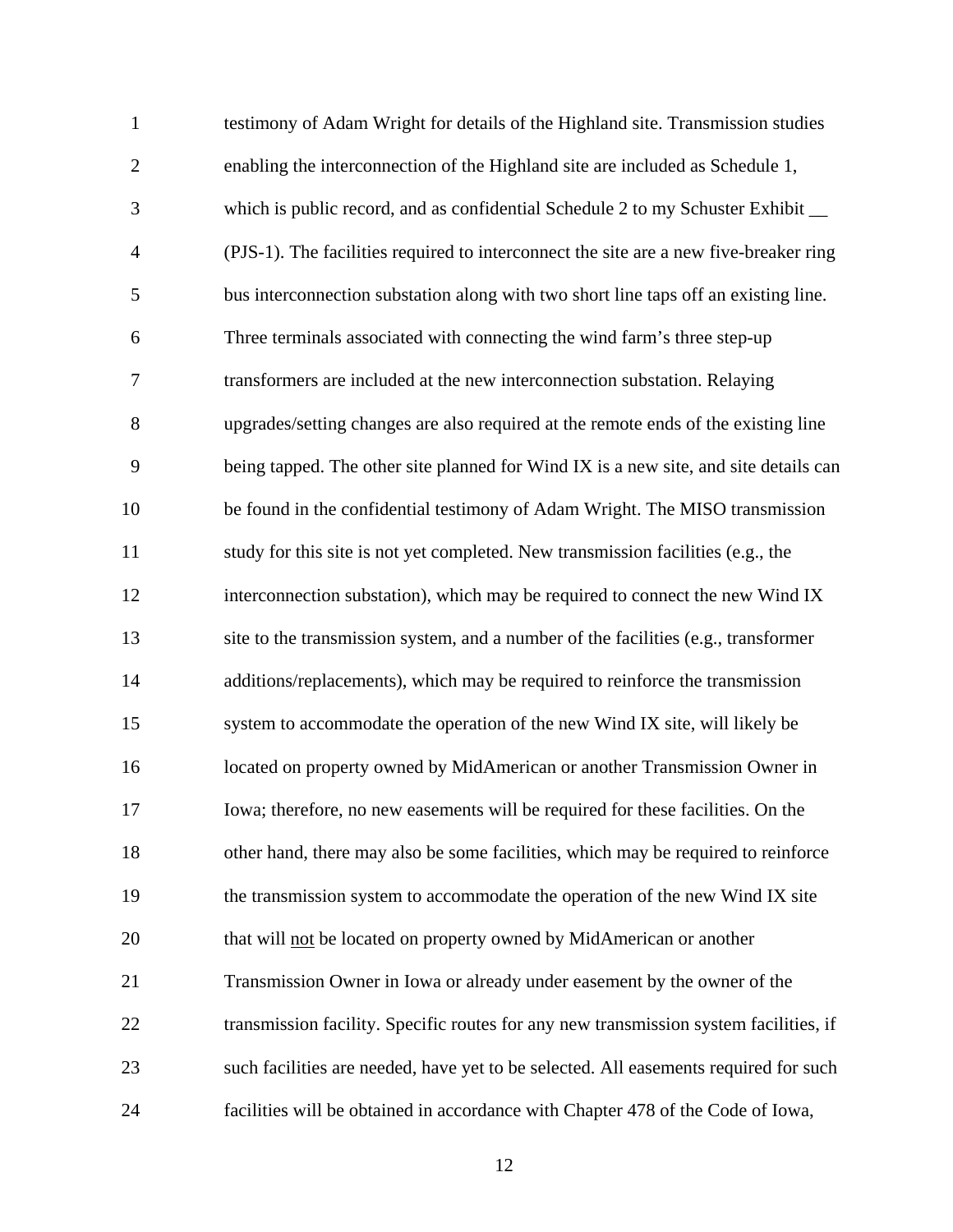| $\mathbf{1}$   |    | and 199 IAC 11. Again, this is consistent with some of MidAmerican's prior         |
|----------------|----|------------------------------------------------------------------------------------|
| $\mathbf{2}$   |    | Wind Power Projects (e.g., Wind VII). All MidAmerican transmission facilities,     |
| 3              |    | other than the facilities that will be entirely on MidAmerican property, or        |
| $\overline{4}$ |    | otherwise are not subject to the Board's franchising rules, will be addressed in   |
| 5              |    | separate Board dockets focused on those facilities pursuant to Chapter 478 of the  |
| 6              |    | Code of Iowa.                                                                      |
| $\tau$         | Q. | Please provide additional details concerning the transmission facilities which     |
| $8\,$          |    | may be required.                                                                   |
| 9              | A. | The transmission facilities required to interconnect each Wind IX site and deliver |
| 10             |    | its output to the MidAmerican system are determined by the interconnection         |
| 11             |    | system impact studies that were/will be completed for the Wind IX sites.           |
| 12             |    | Generally, there are four major categories of components of transmission system    |
| 13             |    | facility additions, which will be required:                                        |
| 14             |    | 1.<br>Interconnection facilities to connect the Wind IX sites to the existing      |
| 15             |    | substation(s)/transmission line(s) in the area of the Wind IX sites.               |
| 16             |    | 2.<br>New transmission lines and modifications to existing transmission lines in   |
| 17             |    | order to reinforce the transmission system to accommodate increased                |
| 18             |    | power flows due to the Wind IX sites.                                              |
| 19             |    | 3.<br>Substation facility additions and modifications at substations other than at |
| 20             |    | the Wind IX sites to provide terminals for new transmission lines or to add        |
| 21             |    | transformer capacity to existing substations.                                      |
| 22             |    | 4.<br>Miscellaneous facilities needed to integrate the Wind IX sites into the      |
| 23             |    | electric transmission system.                                                      |
| 24             |    | Each category is further discussed below.                                          |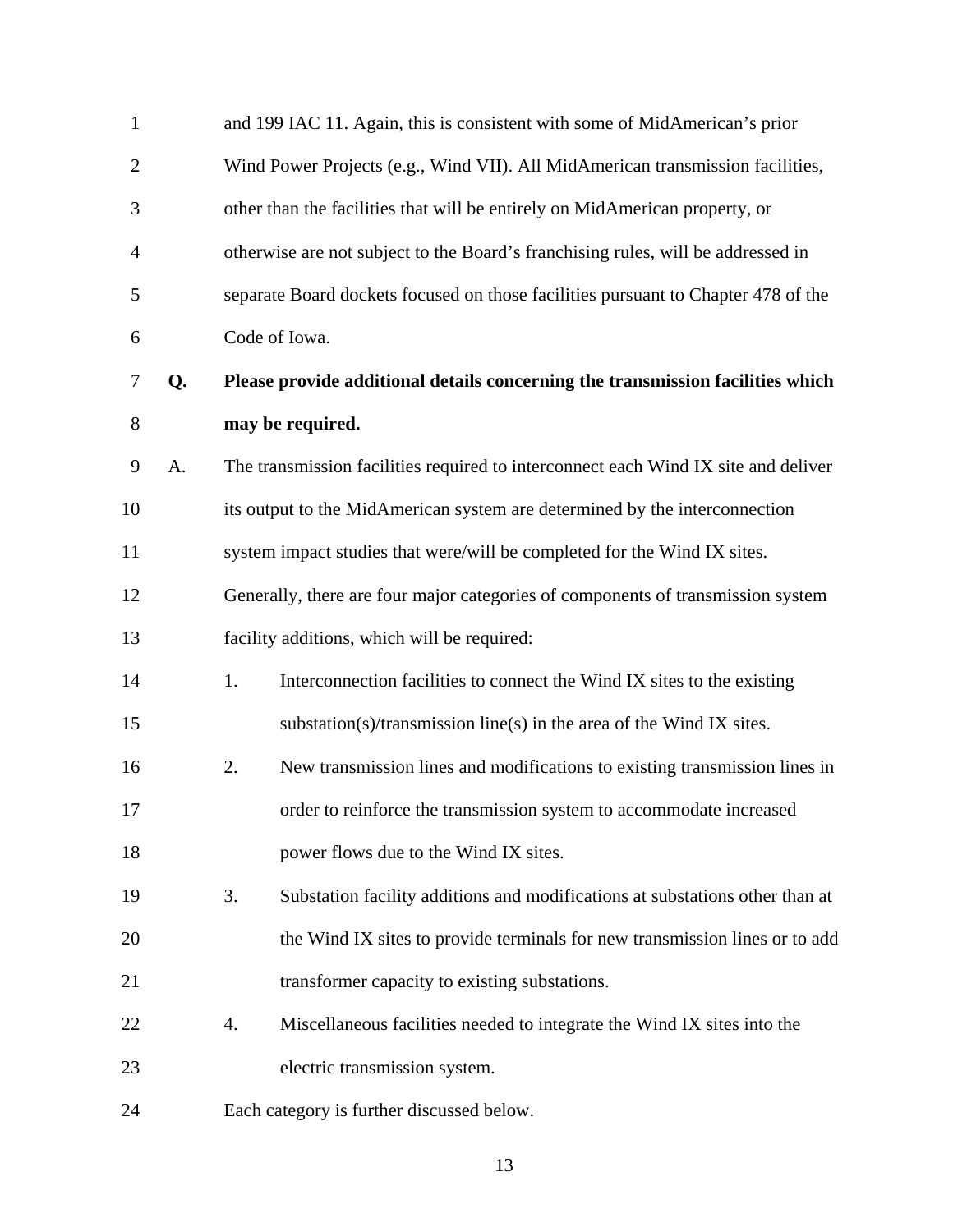# Category 1: Transmission Interconnection Facilities

| $\mathbf{1}$   | a. | This category of transmission system additions includes facilities at                |
|----------------|----|--------------------------------------------------------------------------------------|
| $\overline{2}$ |    | the Wind IX sites required to connect the main generator step-up                     |
| 3              |    | transformers at the Wind IX sites to the existing transmission facilities            |
| $\overline{4}$ |    | in the area. In the case of an interconnection at an existing substation,            |
| 5              |    | the modifications will provide a new terminal for the connection from                |
| 6              |    | the substation to the Wind IX site(s) generator step-up transformer(s).              |
| 7              |    | b. In the case of an interconnection to a transmission line on which there           |
| 8              |    | is no existing substation, a new substation will be required to connect              |
| 9              |    | into the existing transmission line and provide the connection to the                |
| 10             |    | Wind IX site(s) generator step-up transformer(s).                                    |
| 11             | c. | In the case of the Wind IX site being located such that an existing                  |
| 12             |    | substation or transmission line is not in close proximity, a transmission            |
| 13             |    | line will be constructed to connect from the Project site to an existing             |
| 14             |    | substation or to a new substation constructed to tie into an existing                |
| 15             |    | transmission line.                                                                   |
| 16             |    | d. Protective relaying, control and communications facilities associated             |
| 17             |    | with the facilities described in paragraphs a-c, above.                              |
|                |    | Category 2: New Transmission Lines and Modifications to Existing                     |
|                |    | <b>Transmission Lines</b>                                                            |
| 18             |    | This category of transmission system additions includes new transmission             |
| 19             |    | lines and modifications to existing transmission lines. If the existing transmission |
| 20             |    | lines in the area are not adequate to accommodate the increased power flow due to    |
| 21             |    | the Wind IX site(s), new transmission lines and/or modifications to existing         |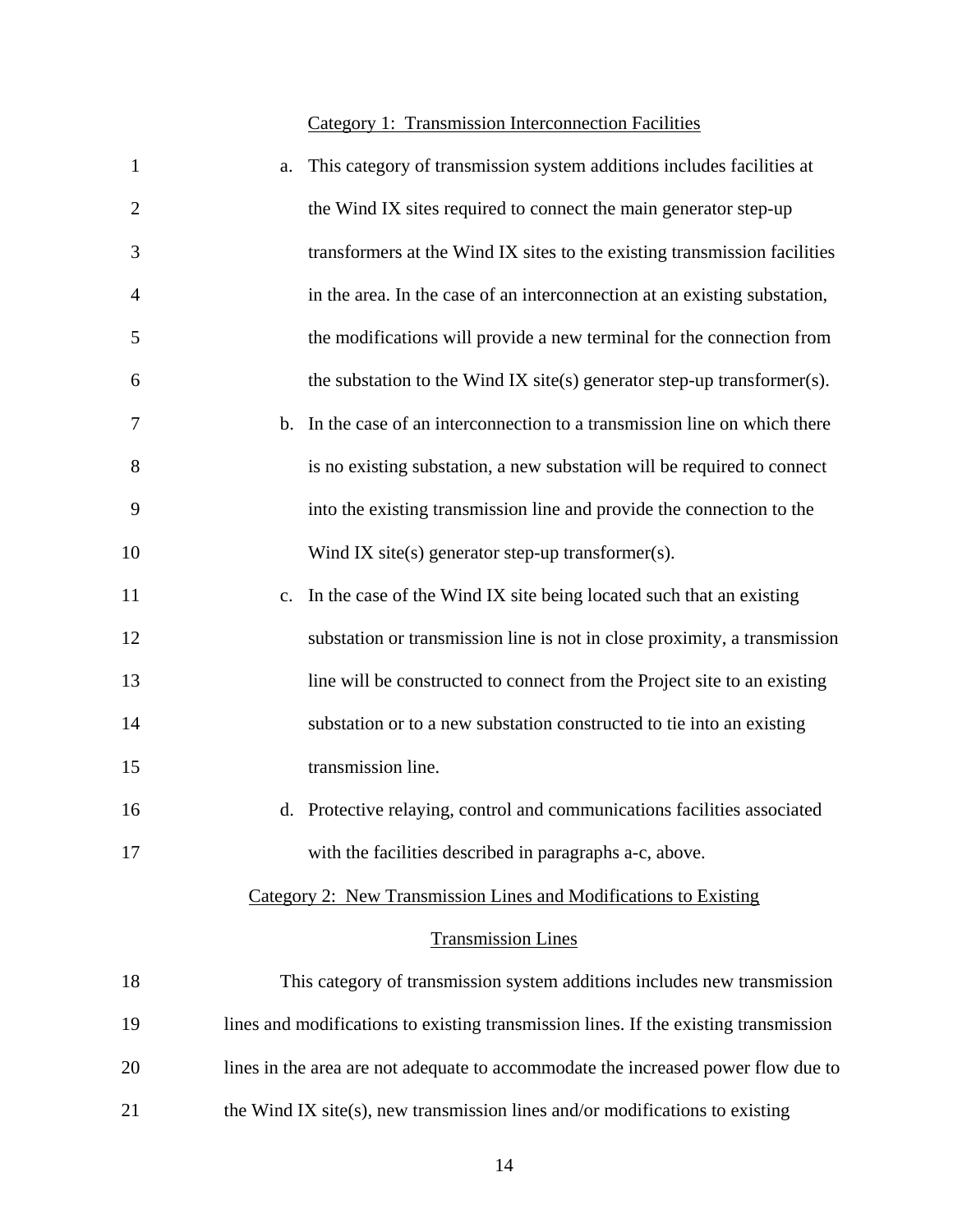1 transmission lines will be required. Any new transmission line will be subject to 2 the Board's franchising rules and as such, additional information concerning such 3 transmission line will be submitted in a separate filing in accordance with the 4 Board's rules. Any existing transmission line in Iowa is subject to the Board's 5 franchising rules and as such, additional information concerning any 6 modifications to such transmission line will also be submitted in a separate filing 7 in accordance with the Board's rules.

#### Category 3: Substation Facilities at Substations Other Than the

#### Wind IX Sites

8 This category of transmission system additions includes new substations 9 and modifications to existing substations at locations other than the Wind IX sites. 10 These would typically include:

- 11 a. New substations that may be required if new transmission line 12 additions are required to connect into existing lines.
- 13 b. Substation modifications that may be required to provide a connection 14 from existing substations to new transmission lines.
- 15 c. It is also possible that existing substation facilities such as

16 transformers may not be able to accommodate the increased power

- 17 flow due to the Wind IX sites and in such cases, such transformers
- 18 would be replaced with higher-capacity transformers and/or additional
- 19 transformers would be added to the system.
- 20 d. Protective relaying and communications facilities associated with the 21 facilities described in paragraphs a-c, above.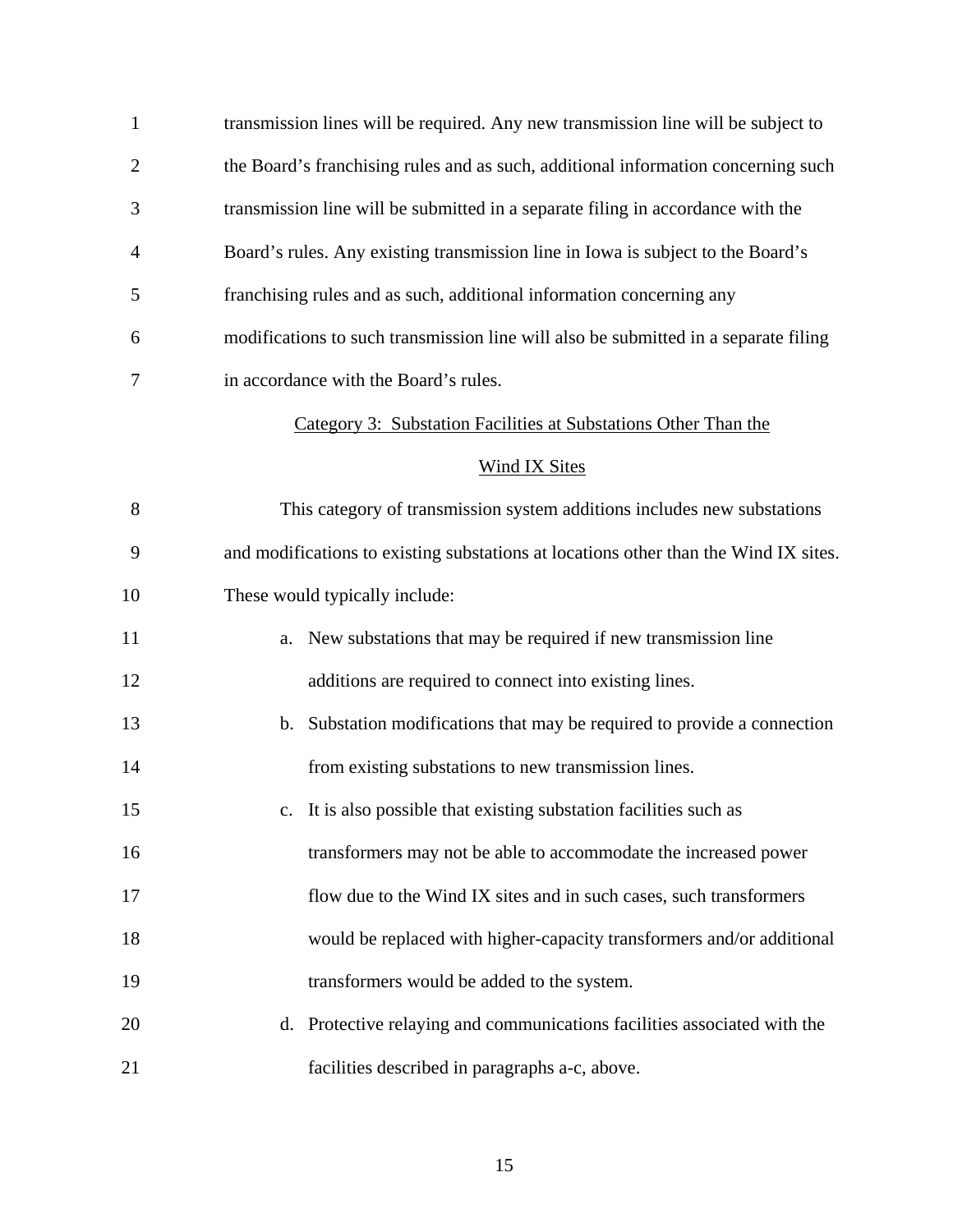# Category 4: Miscellaneous Facilities

| $\mathbf{1}$   |    | This category of transmission system additions includes miscellaneous                |
|----------------|----|--------------------------------------------------------------------------------------|
| $\overline{2}$ |    | facilities at locations other than the Wind IX sites required to accommodate the     |
| 3              |    | additional generation. These facilities include:                                     |
| $\overline{4}$ |    | Breaker replacements due to increased short-circuit currents caused by<br>a.         |
| 5              |    | the Wind IX sites.                                                                   |
| 6              |    | b. Capacitor and/or reactor additions to accommodate the reactive power              |
| 7              |    | requirements of the Wind IX sites and/or to address voltage issues                   |
| 8              |    | during steady-state or transient conditions.                                         |
| 9              |    | c. Power quality devices to address harmonic currents and/or voltage                 |
| 10             |    | flicker issues.                                                                      |
| 11             |    | Protective relaying and communications facilities associated with the<br>d.          |
| 12             |    | facilities described in paragraphs a-c, above.                                       |
| 13             | Q. | Will the interconnection of the Wind IX sites be consistent with standard            |
| 14             |    | utility practices?                                                                   |
| 15             | A. | Yes. MISO's BPM 15 and Tariff for GIP documents for generation                       |
| 16             |    | interconnection procedures contain interconnection requirements, which are           |
| 17             |    | consistent with standard utility practices. I can assure the Board that the proposed |
| 18             |    | interconnection of the Wind IX sites will be accomplished in a manner that is in     |
| 19             |    | accordance with MISO's generation interconnection requirements and                   |
| 20             |    | MidAmerican's planning criteria, which are consistent with standard utility          |
| 21             |    | practices.                                                                           |
| 22             | Q. | What will be the impact of the Wind IX sites' proposed interconnections on           |
| 23             |    | the existing transmission system?                                                    |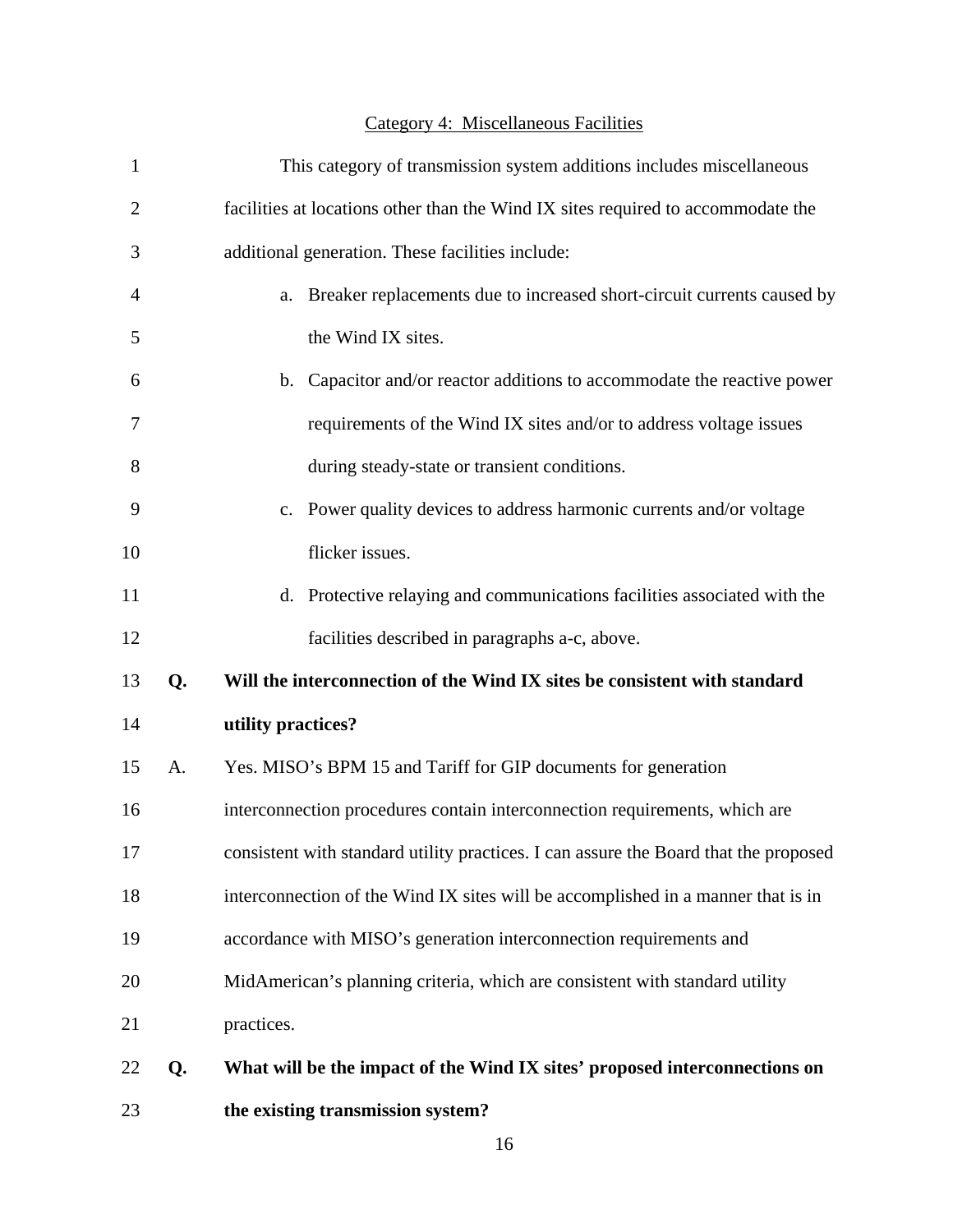| $\mathbf{1}$   | A. | Power system analyses, which focus on the effect of the Wind IX sites on the      |
|----------------|----|-----------------------------------------------------------------------------------|
| $\overline{2}$ |    | local and regional transmission systems, identify any transmission facilities for |
| 3              |    | which improvements are required in order to maintain the adequacy and reliability |
| $\overline{4}$ |    | of the existing transmission system once the Wind IX sites are interconnected to  |
| 5              |    | that system. A local area analysis will also be prepared if necessary by          |
| 6              |    | MidAmerican or the system owner to determine the impacts of the Wind IX sites     |
| 7              |    | on the lower voltage electric systems in the area of the Wind IX sites. I can     |
| 8              |    | assure the Board that MidAmerican will ensure that there are no detrimental       |
| 9              |    | impacts on the local area or regional transmission systems due to the Wind IX     |
| 10             |    | sites.                                                                            |
| 11             | Q. | How will the proposed Wind IX sites affect transmission system constraints        |
| 12             |    | in and around Iowa?                                                               |
| 13             | A. | The Wind IX sites were/will be evaluated to determine impacts on the              |
| 14             |    | transmission system, both local area and regional systems. The process described  |
| 15             |    | earlier in my testimony was/will be followed to assess the impacts of the Wind IX |
| 16             |    | sites. The Board can be assured that the Wind IX sites will not adversely impact  |
| 17             |    | the transmission system in and around Iowa. This is the same commitment           |
| 18             |    | MidAmerican has made with respect to all of its earlier wind projects, and we     |
| 19             |    | have been good to our word.                                                       |
| 20             | Q. | How will the proposed Wind IX project affect energy deliverability                |
| 21             |    | (generation markets) in the upper Midwest, including the ability of others to     |
| 22             |    | site wind projects in Iowa?                                                       |
|                |    |                                                                                   |
| 23             | A. | As a condition for interconnection of new generation, the developer must mitigate |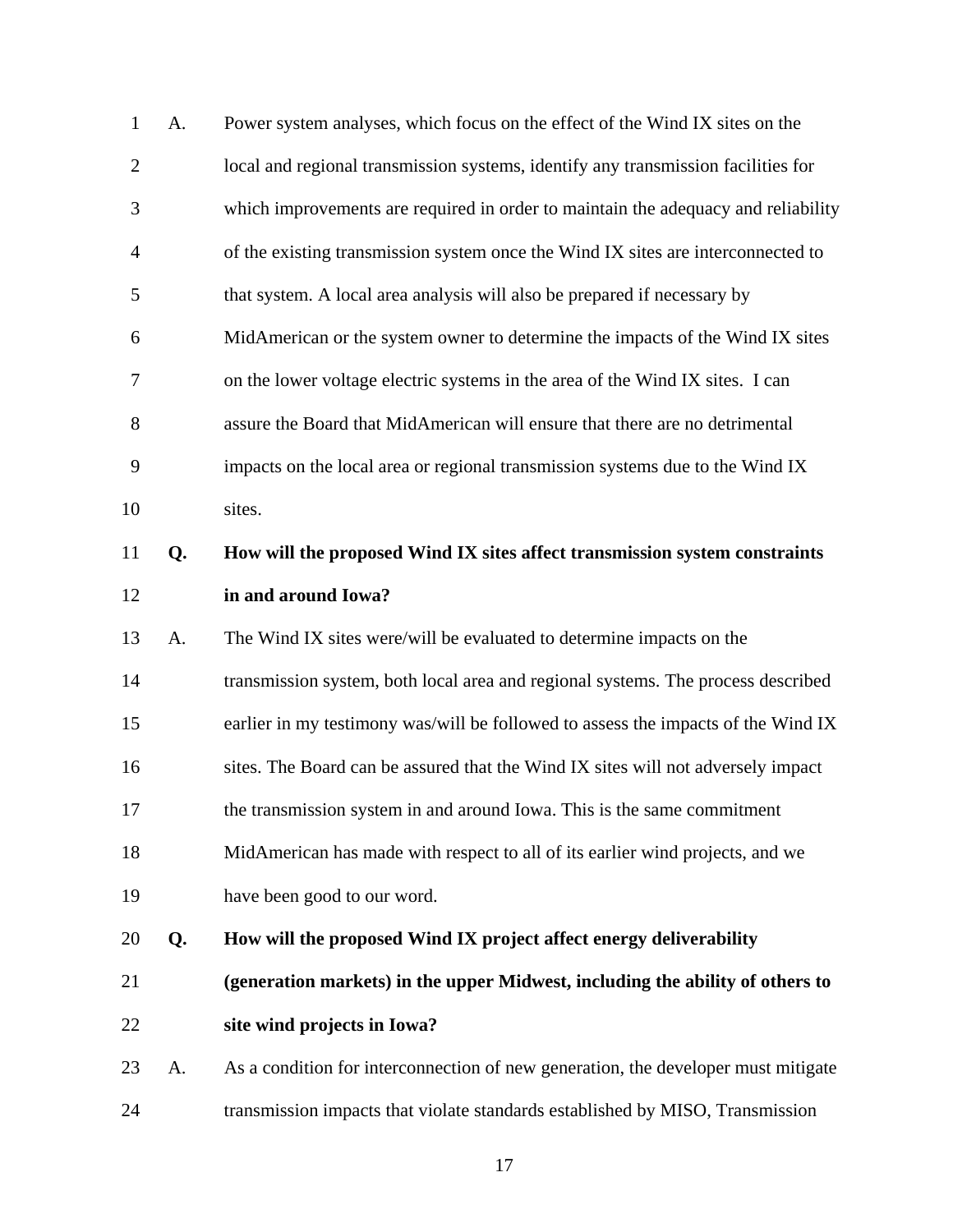| 1              |    | Owners, and Affected Systems. Although generation is normally dispatched based       |
|----------------|----|--------------------------------------------------------------------------------------|
| $\overline{2}$ |    | on operating costs, some generation, like wind power, is intermittent and operates   |
| 3              |    | whenever the wind is adequate for operation and whenever the generation does         |
| $\overline{4}$ |    | not adversely affect the system.                                                     |
| 5              |    | MidAmerican generation does not have an advantage over other                         |
| 6              |    | developers in siting wind projects or any other generation. FERC Order No. 2003      |
| 7              |    | established standardized procedures applicable to all parties applying for           |
| 8              |    | interconnection and transmission services. A Transmission Provider, like MISO,       |
| 9              |    | or a Transmission Owner, like MidAmerican, may not offer preferential treatment      |
| 10             |    | to any organization or individual including MidAmerican generation. As noted         |
| 11             |    | above, MISO will ensure that Transmission Owner, including MidAmerican's,            |
| 12             |    | and FERC procedures are followed.                                                    |
|                |    |                                                                                      |
| 13             | Q. | Please provide an indication of the transmission uncertainty (in terms of            |
| 14             |    | potential curtailments of wind farm output due to transmission limitations)          |
| 15             |    | which may be present for the Wind IX sites.                                          |
| 16             | A. | The studies MISO performed/performs for the purpose of evaluating the                |
| 17             |    | transmission system impacts of the Wind IX sites did/will include appropriate        |
| 18             |    | generation interconnection requests in MISO as well as Affected Systems.             |
| 19             |    | Likewise, studies performed by these Affected Systems include MISO's                 |
| 20             |    | appropriate generation interconnection requests. Therefore, the cumulative effects   |
| 21             |    | of all interconnection requests are properly evaluated to significantly decrease the |
| 22             |    | probability of multiple transmission providers simultaneously allowing generator     |
| 23             |    | interconnections that are not mutually compatible. MISO's studies examined/will      |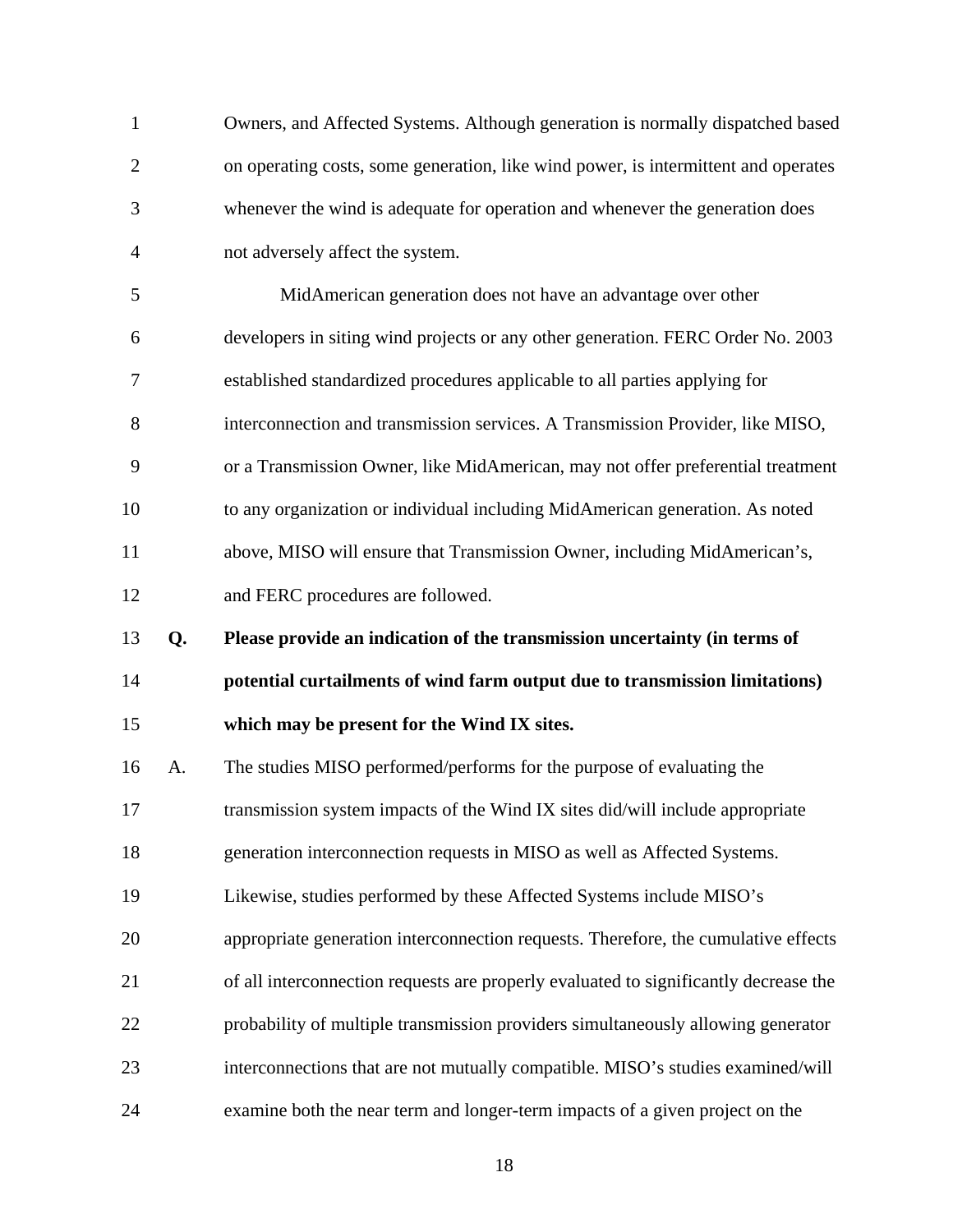1 transmission system. These actions will help minimize the chance of transmission 2 uncertainty having a negative effect on the Wind IX sites.

3 In addition to the study processes reducing the potential for curtailments, 4 the market and real-time operations changed when MISO added the ability for a 5 wind generator to become a Dispatchable Intermittent Resource ("DIR") in June 6 2011. DIR requires a real-time communications link from the wind generator's 7 control system to MISO's control system. Being a DIR enables a wind generator 8 to be automatically dispatched down or back up in real-time based on a resource-9 level offer price and system conditions. DIR improves congestion management 10 performance by reducing the need for manual curtailments, reduces system 11 regulation burden due to wind variability, and improves overall system control 12 performance. While there are limited exceptions, as of March 2013, MISO 13 requires new wind generators to be DIRs and the Wind IX sites will be registered 14 as DIRs.

15 A third item that contributes to reducing transmission uncertainty in terms 16 of potential curtailments of wind farm output due to transmission limitations for 17 new wind generation, including the Wind IX sites, is that significant physical 18 improvements to the transmission system, in the form of the MISO Multi-Value 19 Projects ("MVPs"), are being constructed and will be in-service over the next 20 several years. MVPs generally consist of new 345 kV lines including double 21 circuit 345/161 kV lines on existing 161 kV right of way, new 345-161 kV 22 transformers and associated new and expanded substations. The MVP portfolio 23 has many benefits including improving the ability of the transmission system to 24 integrate new generation including wind generation. For example, a 345 kV line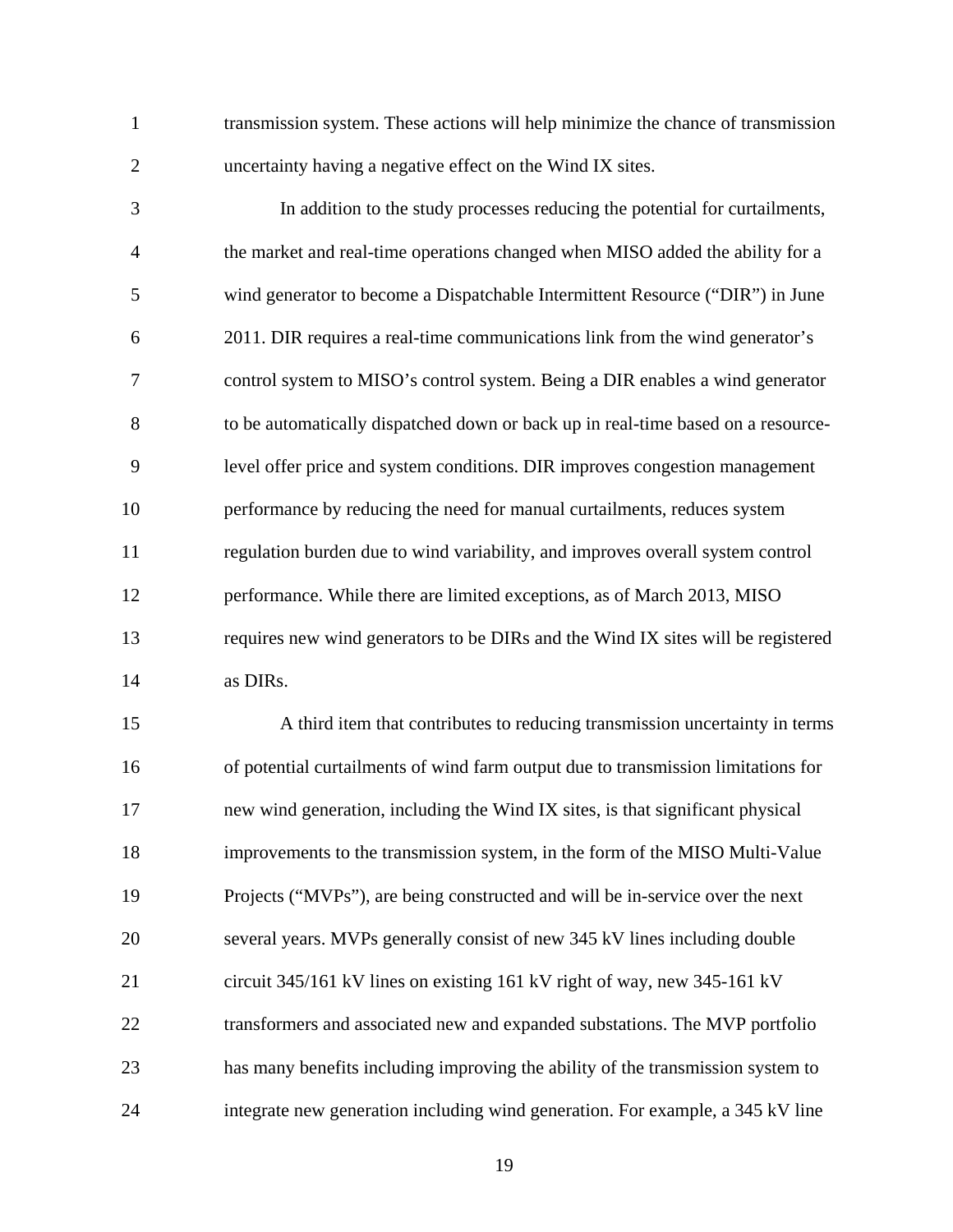| $\mathbf{1}$   | project from Brookings, South Dakota to the Twin Cities will improve reliability |
|----------------|----------------------------------------------------------------------------------|
| 2              | including mitigating stability issues in the Minnesota area. MVP #3 and MVP #4   |
| 3              | being built by ITC Midwest and MidAmerican across the north part of Iowa (and    |
| $\overline{4}$ | parts of Minnesota for ITC Midwest's portion of MVP #3) increase the ability of  |
| 5              | the system to accommodate and transport power across the state while MVP #16,    |
| 6              | a new 345 kV line from the Quad Cities area to Peoria, Illinois, and MVP #7, a   |
| 7              | new 345 kV line from Ottumwa to Missouri, will increase the ability to transport |
| 8              | power out of the state to the east and to the south.                             |

9 While the above measures reduce the likelihood of curtailments, the 10 potential for curtailment still exists in response to certain system events, but this 11 can be true of wind or non-wind generation. In addition, to the extent that a wind 12 generation facility and the associated interconnection facilities are complete 13 before all system upgrades identified in the study process are complete, there is 14 the potential for curtailments for said wind generation facility until the system 15 upgrades are completed.

16 **Q. Please summarize your testimony.** 

17 A. As with MidAmerican's original 310.5 MW Wind Power Project, the 50 MW 18 Expansion Project, the 222 MW of the 2006-2007 Wind Power Expansion, the 19 540.8 MW Wind IV Iowa Project, the 108 MW Wind V Iowa Project, the 52.5 20 MW Wind VI Iowa Project, the 1,000.3 MW Wind VII Iowa Project, the 1,050 21 MW Wind VIII Iowa Project, GDMEC and WSEC-4, MidAmerican is very aware 22 of the requirements it will have to satisfy in order to interconnect the Wind IX 23 sites with the local and regional transmission systems. I have stated

24 MidAmerican's commitment to meet all pertinent transmission requirements with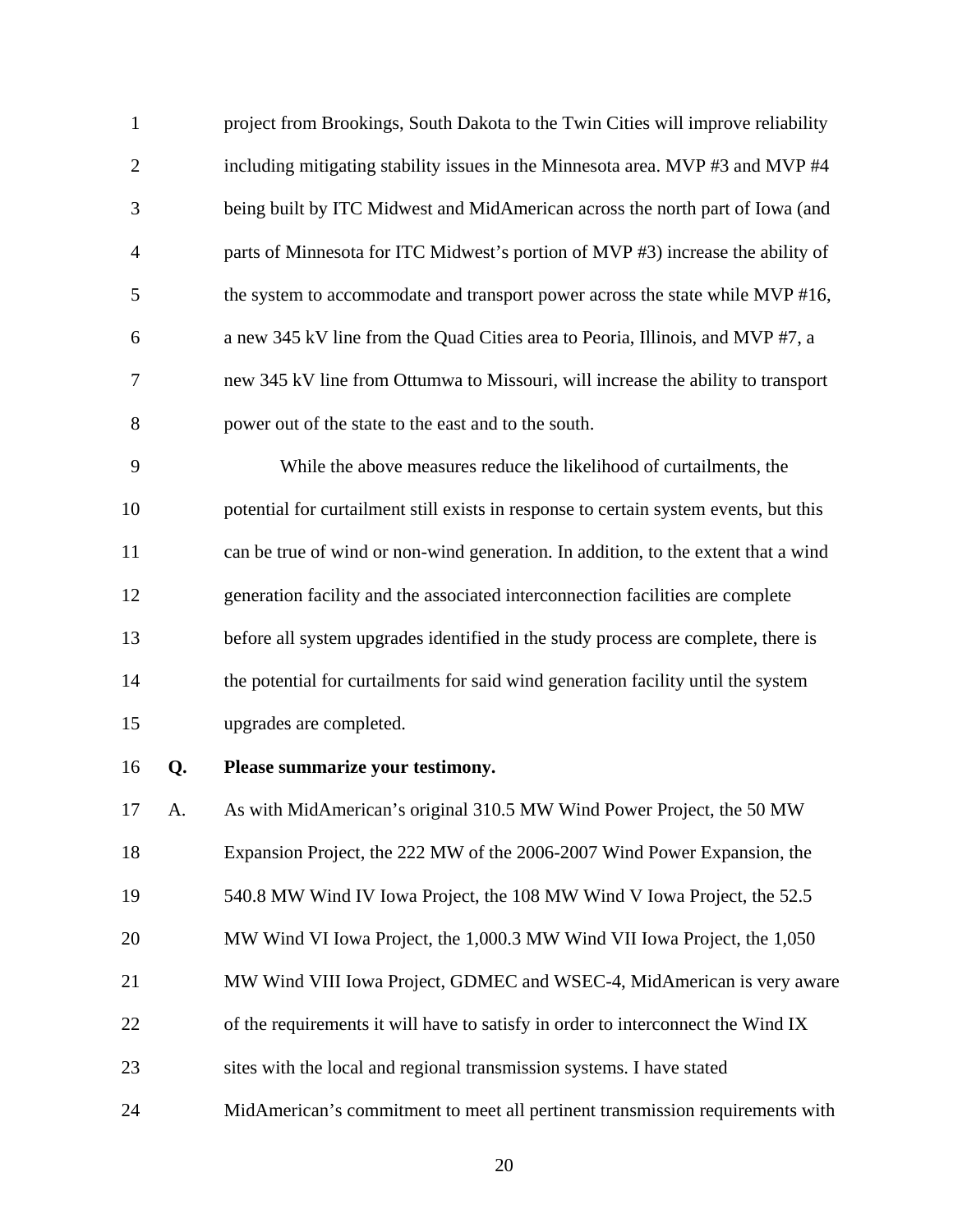| $\mathbf{1}$   | respect to the Wind IX sites. This is the same commitment MidAmerican made           |
|----------------|--------------------------------------------------------------------------------------|
| 2              | and fulfilled with respect to the above-mentioned prior wind generation projects.    |
| 3              | MidAmerican also assures the Board that the interconnection of the Wind IX sites     |
| $\overline{4}$ | will not degrade the adequacy, reliability, or operating flexibility of the existing |
| 5              | transmission system from a regional or a local perspective. Again, this is the       |
| 6              | commitment MidAmerican made and fulfilled with respect to the above-                 |
| $\tau$         | mentioned prior generation projects. MidAmerican witness Wright has also             |
| 8              | offered these assurances from the perspective of MidAmerican's senior                |
| 9              | management.                                                                          |
|                |                                                                                      |

- 10 **Q. Does this conclude your testimony?**
- 11 A. Yes.